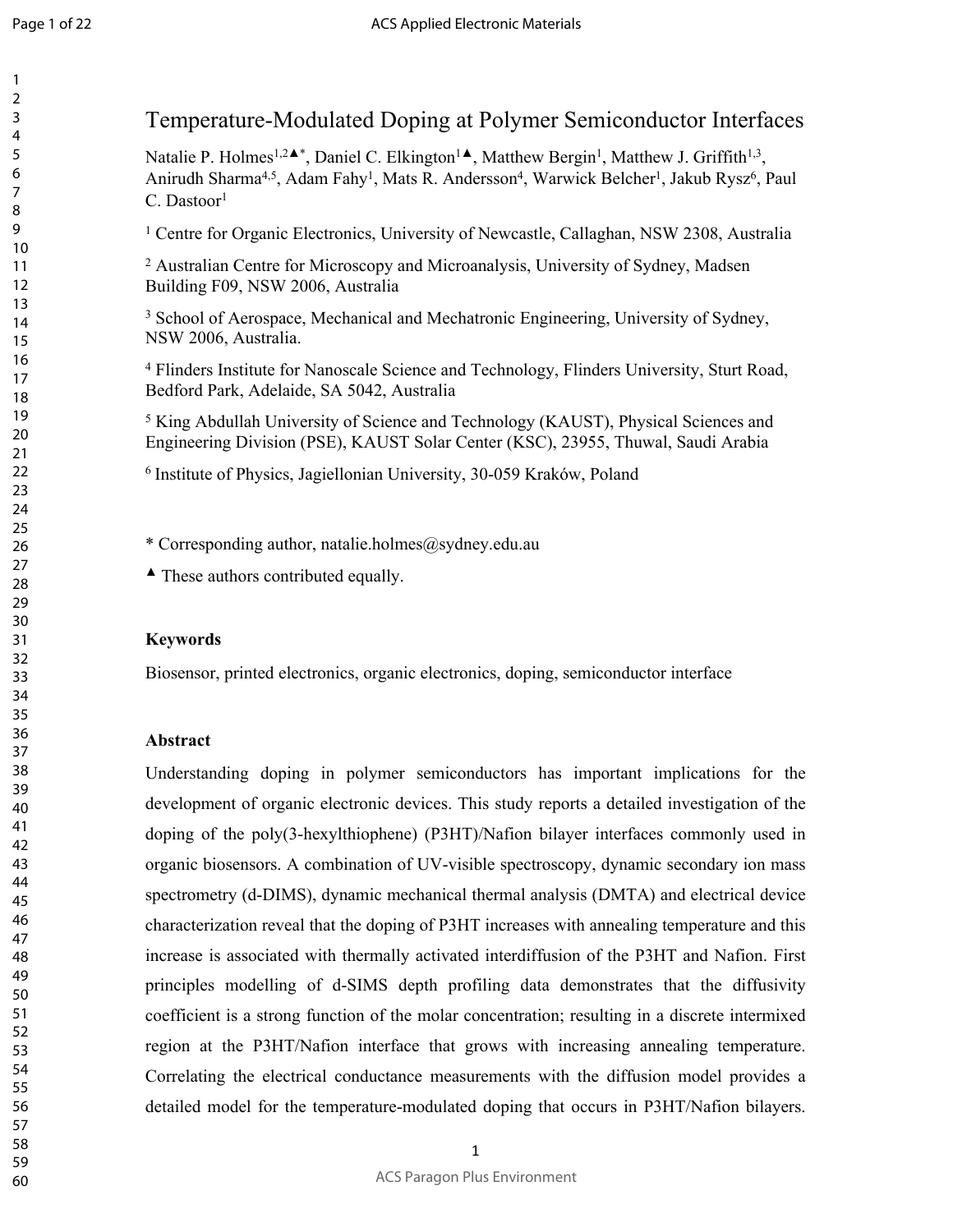Point-of-care testing has created a market for low-cost sensor technology, with printed organic electronic sensors well positioned to meet this demand, and this article constitutes a detailed study of the doping mechanism underlying such future platforms for the development of sensing technologies based on organic semiconductors.

# **1. Introduction**

Organic electronics is an attractive platform for the development of low-cost printed sensors. Their suitability for such applications is due to the solution processability of organic semiconductors and thus the applicability of conventional printing techniques to fast and automated printing manufacture.<sup>1</sup> Indeed, a number of roll-to-roll (R2R) printing techniques have already been demonstrated for organic electronic device fabrication including slot-die coating,<sup>2</sup> flexographic printing,<sup>3</sup> and screen printing.<sup>4</sup> A second key advantage of organic electronics over their inorganic counterparts is their biocompatibility, which enables such devices to be seamlessly interfaced with biological systems such as enzymes.<sup>5-7</sup>

The sensing mechanism in organic electronic sensors commonly involves altering the doping of semiconducting polymers; resulting in a measurable change in device response to the analyte.8,9 The doping of thiophene-based semiconductors by both protic and aprotic (Lewis) acids has been investigated previously, with two main pathways proposed. In both cases, doping occurs via proton transfer, either directly from the acid functionality or via a watercomplex intermediary.<sup>10</sup> It has been proposed that the proton transfers either onto the sulphur<sup>11,12</sup> or the conjugated polymer backbone;<sup>10</sup> creating a delocalized positive charge across the semiconducting polymer that increases conductivity dramatically (Figure 1). Mauger *et al.*<sup>11</sup> and Nam *et al.*<sup>12</sup> reported the doping of P3HT by polysulphonic acids, polystyrene sulfonic acid (in two forms, namely PSS and PEDOT:PSS) and Nafion, and 2 ethylbenzenesulfonic acid, respectively. Whilst Yurash *et al.*<sup>10</sup> reported the doping of multiple donor polymers (each with a thiophene unit forming a core component of the polymer backbone) by a range of Lewis acid dopants. It has also been shown by Kaake, Frisbie and coworkers<sup>13</sup> that electrochemical mixing and associated doping occurs at the polymer interface of P3HT and the polymer electrolyte dielectric consisting of lithiumpoly(styrene sulfonate) (LiPSS) dissolved in poly(ethylene oxide) (PEO). They reported that for  $V_G \le -1.8$  V the density of injected charge rises rapidly until the entire P3HT:LiPSS:PEO volume is electrochemically mixed, reaching a maximum charge density of  $2 \times 10^{14}/\text{cm}^2$ . It is possible, and indeed likely, that entrapped oxygen and/or water may also participate in the doping of the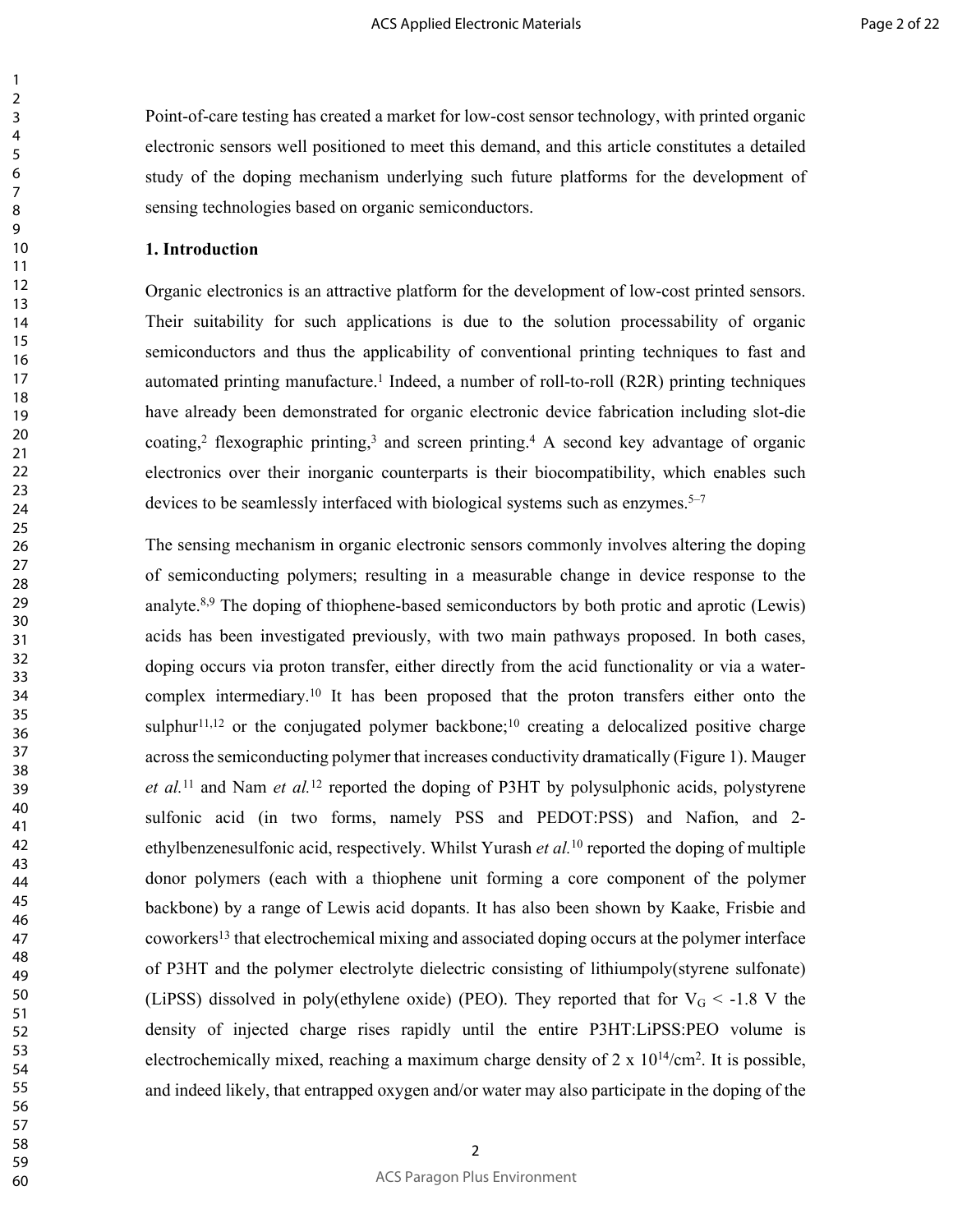semiconducting polymer, especially when the materials are heated above their  $T_{g}$ s. In particular, light induced, irreversible interfacial oxygen doping of P3HT is a well-established phenomenon under aerobic conditions.<sup>14</sup>



**Figure 1.** Chemical structure of P3HT, Nafion, and doped P3HT.

Although the chemistry of the interfacial doping mechanism is broadly understood, little is known about the structure of the doped interface or how it changes as a function of temperature. In particular, thermally activated interdiffusion alters the structure and morphology of interfacial layers and is, therefore, highly relevant to organic electronic technologies where annealing is a common processing tool. Consequently, understanding the role that thermally induced interdiffusion plays in determining interfacial structure and its subsequent impact on electrical characteristics is crucial to the design of organic electronic devices.

Here we probe the doping mechanism in as-spun and thermally annealed poly (3 hexylthiophene) (P3HT)/Nafion bilayer films, which are commonly used in organic thin film transistor (OTFT)-based sensors. UV-visible spectroscopy, electrical conductance, X-ray photoelectron spectroscopy (XPS), dynamic secondary ion mass spectrometry (d-DIMS) depth profiling and dynamic mechanical thermal analysis (DMTA) measurements have been used to develop a model for the doping and interdiffusion behaviour of the two materials as a function of thermal treatment. By modelling the system, both analytically and numerically, we show that the dependence of the conductivity of the bilayer structure upon thermal annealing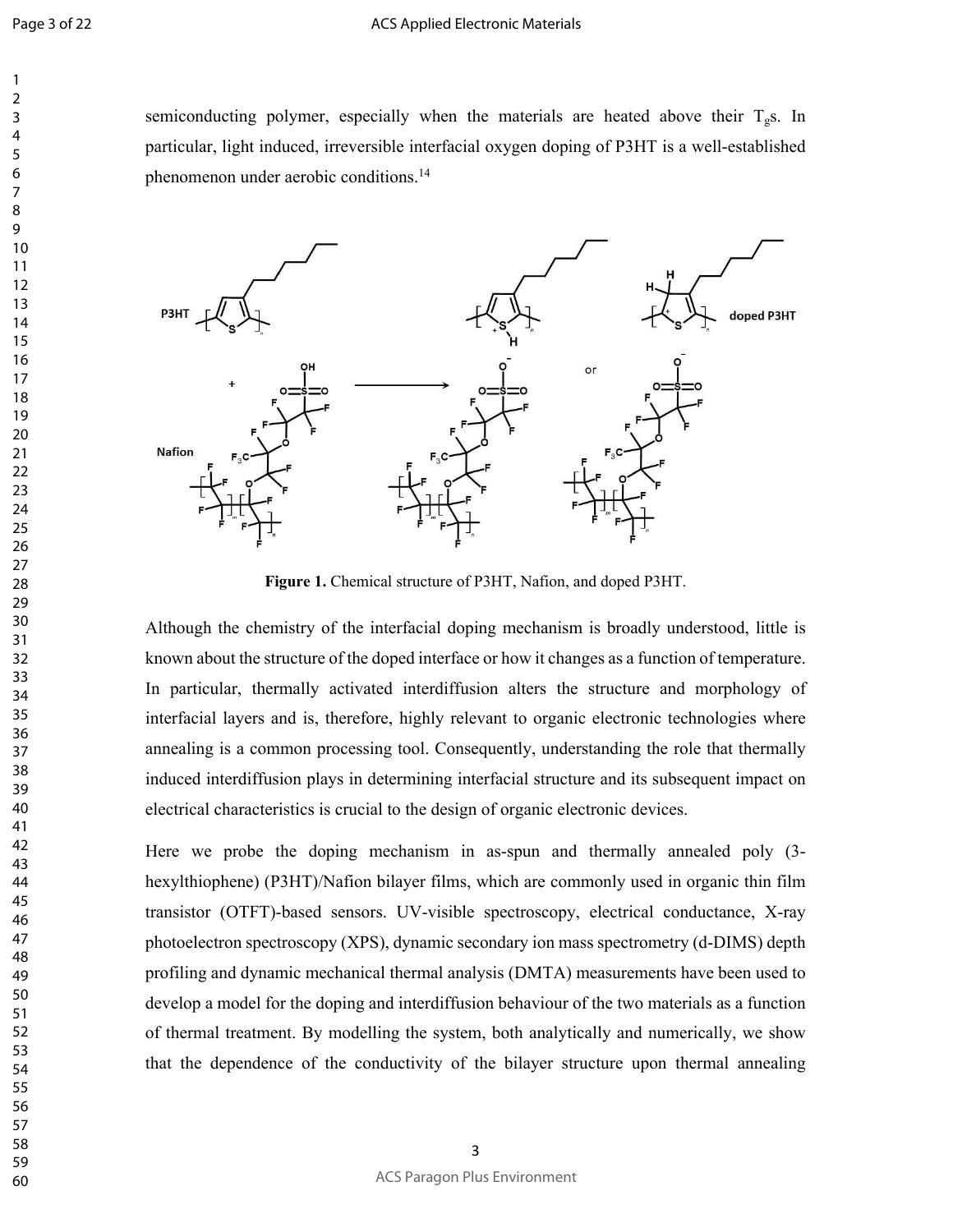temperature involves the creation of distinct intermixed and interfacial doping regimes; explaining the observed complex evolution of conductivity.

# **2. Methods**

### *2.1 Materials*

P3HT was synthesized at the Centre for Organic Electronics, University of Newcastle, Australia as described by Holmes *et al.*,<sup>15</sup> with an  $M_n$  of 23,100 g mol<sup>-1</sup>,  $M_w$  of 32,100 g mol<sup>-1</sup> and PDI of 1.39 as measured by gel permeation chromatography (GPC) using polystyrene standards. The P3HT molecular weight determination was performed on an Agilent PL-GPC 220 integrated GPC system, equipped with a refractive index (RI) detector and a viscometer. The measurements were performed at 150  $\degree$ C at a flow rate of 1 mL min<sup>-1</sup> with 1,2,4tricholobenzene (TCB) stabilized with 0.0125% BHT (dibutylhydroxytoluene**)** as the eluent. The polymer was separated on 3 Agilent PLgel 10  $\mu$ m MIXED-B LS columns. Prior to the measurements, the polymer was dissolved in TCB at a concentration of 1 mg  $mL^{-1}$ , heated to 140 °C in the Agilent PL-SP 260VS Sample Preparation System for 1 h and thereafter filtered through a 2 m stainless steel filter. Following filtration, the polymer was transferred immediately to the GPC. Nafion® 1100EW solution (5 wt. % in lower aliphatic alcohols and water) was purchased from Sigma Aldrich, where EW, equivalent weight, is the number of grams of dry Nafion per mole of sulfonic acid groups (chemical structure provided in Figure 1).

#### *2.2 Electronic Device Fabrication and Characterization*

For electrical characterization of Nafion/P3HT bilayers, glass substrates with sets of prepatterned indium-doped tin oxide (ITO) electrodes (15  $\Omega \Box$ <sup>1</sup>, Xinyan Technology Limited, Figure S1a) were first cleaned by a process of sonication in, sequentially, detergent solution (Liquid Pyroneg, Diversey; 1 % by volume in purified water), purified water (Milli-Q® Direct Water Purification System, 18.2  $\Omega$  cm) and isopropyl alcohol (VWR International). The channel between the ITO electrode pairs was  $20 \mu m$  long and 3 mm wide. P3HT was then spin coated from a 20 mg mL<sup>-1</sup> chloroform solution at 2000 rpm and 1596 rpm  $s^{-1}$  for 60 s and dried at 50 °C for 10 min. A Nafion solution (used as received) was spin-coated at 500 rpm and 399 rpm  $s^{-1}$  for 120 s. This bilayer was subsequently annealed at a range of temperatures from 50 °C to 250 °C for 5 min. Pristine P3HT and Nafion films were also prepared on the ITO electrodes using the same deposition conditions. The thicknesses of the P3HT and Nafion films were approximately 100 nm and 370 nm, respectively. Using two medium-power source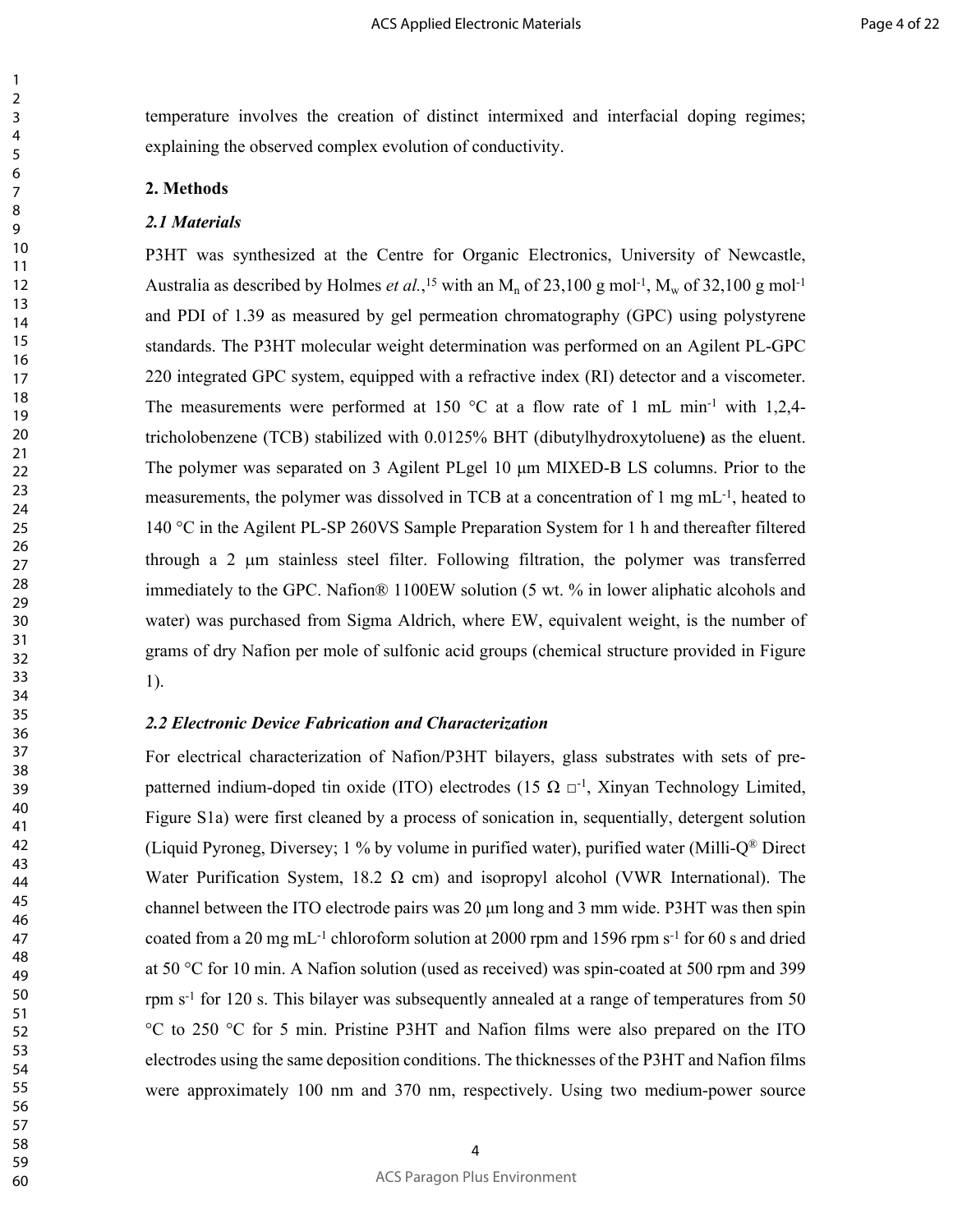Page 5 of 22

#### ACS Applied Electronic Materials

measurement units of a Keysight B1500A semiconductor device analyzer (connected to the pairs of ITO electrodes for the bilayer structures through a Micromanipulator 450PM probe station), voltage was scanned from  $-0.5$  V to  $+0.5$  V in intervals of 10 mV and the current measured at each potential. The conductance (G) of the bilayer structure was calculated by applying a linear fitting algorithm to the current-voltage (IV) data and using Equation 1.

$$
G = \frac{I}{V} \tag{1}
$$

### *2.3 d-SIMS Profiling*

Organic electronic devices were fabricated for d-SIMS measurements as per the protocol described in section 2.2. d-SIMS depth profiles, with a depth interval of 5 nm, were obtained using a TOF-SIMS 5 system (ION-TOF GmbH, Muenster, Germany) with 2 m time of flight mass spectrometer. A 20 keV beam of  $C_{60}$  was used to remove material by sputtering a 500  $\mu$ m x 500  $\mu$ m region while a 30 keV pulsed beam of  $Bi_3^+$  cluster ions was used to analyze the composition of the central 100  $\mu$ m x 100  $\mu$ m area in that region. Bi<sub>3</sub><sup>+</sup> cluster ions are reported to provide better surface sensitivity for low mass fragments.<sup>16</sup> Secondary ions with mass to charge ratios corresponding to  $C$ ,  $O$ ,  $Si$ ,  $CF$ ,  $34S$  and In were collected. We chose the In signal as representative of ITO because the intensities of the InO $\cdot$  and InO<sub>2</sub> $\cdot$  signals in our experiment were so high that they saturated the detector. The d-SIMS depth sputtering rate is calibrated from the sputter time using known depths of the individual layers. The CF- ions (unique to Nafion) are representative of the Nafion film, the  $34S$  ions (present in both P3HT and Nafion, but at a higher fractional composition in P3HT) monitor when the P3HT bilayer film or intermixed interface region is reached, while In- ions are an indicator of the ITO electrodes. The d-SIMS data was collected at a sampling rate of 1 point per 1.6 s.

#### *2.4 Thermomechanical Analysis*

DMTA measurements were performed to determine material glass transition temperature  $(T_g)$ on a TA  $O(800)$  DMA in strain-controlled mode with an amplitude of 5  $\mu$ m, frequency of 1 Hz, temperature range of -110 to 300 °C, temperature ramp of 3 °C min<sup>-1</sup>, and under a nitrogen atmosphere  $(60 \text{ mL min}^{-1})$ . In order to remove possible moisture from the samples, the first scan was run from room temperature to 30 °C. Samples were prepared by drop-casting Nafion solution onto a woven glass fibre mesh substrate cut at an angle of 45° to the direction of load. Generally, the experimental setup was in accordance with that reported by Sharma *et al*. 17

*2.5 XPS and UV-Vis Characterization*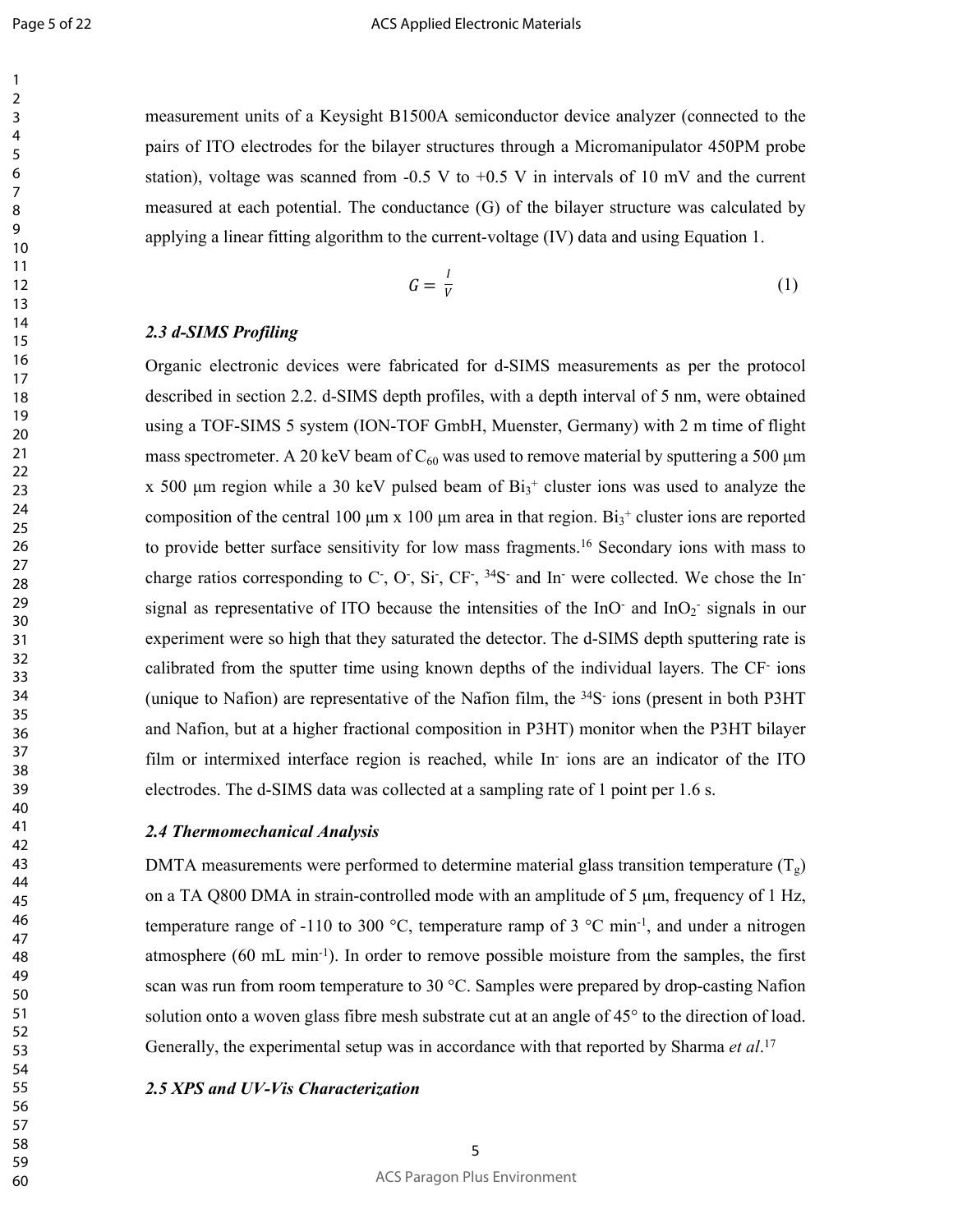For ultraviolet-visible (UV-vis) absorbance spectroscopy measurements, samples were prepared using the same conditions as for the electrical characterization measurements, with the exception of the substrate (which was plain glass instead of ITO-glass), and the samples were heated for periods of 5 min at temperatures from 50  $^{\circ}$ C to 250  $^{\circ}$ C. The UV-vis absorption spectra of the samples were measured using a Varian Cary 6000i UV-Vis-NIR spectrophotometer from  $\lambda = 1800$  nm to  $\lambda = 300$  nm.

For X-ray photoelectron spectroscopy (XPS) characterization, the bilayer structure was again prepared on a plain glass substrate. The Nafion layer was first deposited by spin-coating using the same conditions as for the electrical characterization and annealed for 5 min at 50 °C. Subsequently, the P3HT layer was deposited by spin coating from a  $2 \text{ mg } \text{mL}^{-1}$  chloroform solution at 2000 rpm and 1596 rpm  $s<sup>-1</sup>$  for 60 s, for a nominal P3HT layer thickness of 10 nm. Importantly, note the reverse order of the deposition of Nafion and P3HT to form the bilayer structures. Samples were mounted to the XPS sample holder with conductive carbon tape, with no direct grounding applied. XPS spectra were collected by illuminating the samples with a non-monochromatic X-ray source (Omnivac) using Al  $K\alpha$  (1486.6 eV) radiation, and the photoemission collected by an SES2002 analyzer (Scienta). Survey scans were carried out with a pass energy of 200 eV, while region scans were performed using a pass energy of 20 eV and 100 meV steps. Pristine samples used a 10 eV pass energy. Working pressure in the analysis chamber with sample under X-ray illumination was typically  $5.0 \times 10^{-9}$  mbar, with a base pressure of 4 x 10-10 mbar.

# **3. Results and Discussion**

To probe the detailed nature of polythiophene doping at the P3HT/Nafion interface, UV-visible spectra were acquired in the visible and near infrared spectral region for P3HT/Nafion bilayer films prepared at annealing temperatures ranging from 50 to 250 °C (Figure 2). Thermal annealing of the bilayer films is observed to induce two new broad peaks not previously observed in the pure P3HT films. The first peak ( $\sim$  780 nm) increases systematically with annealing temperature, with a corresponding decrease in the main P3HT absorbance peak ( $\sim$ 540 nm) observed as the new peak grows. The tail of a second absorption peak (which also increases systematically with annealing temperature) occurs between 1200 nm and 1800 nm. A clear change in color of the films is detectable by eye, from purple through to green, from 50 to 250 °C, as shown in optical images (Figure S1b-f). This behaviour is consistent with the optical signatures of a P3HT bipolaron<sup>18,19</sup> and polaron species,<sup>19,20</sup> both of which are indicative of a doped P3HT polymer backbone. Furthermore, the optical signatures of these doped species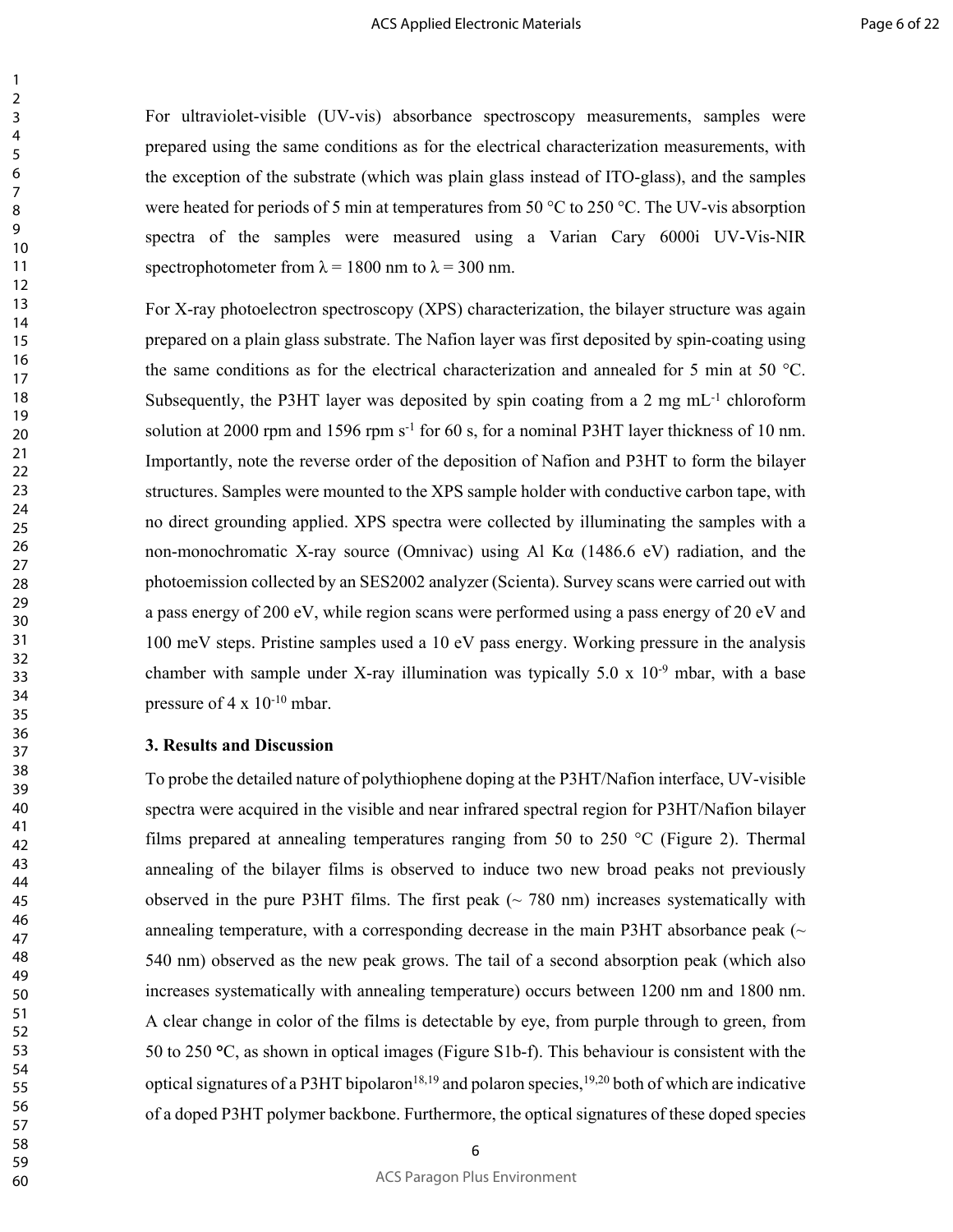are completely absent from both the pure P3HT and pure Nafion films subjected to the same thermal annealing treatments (Figure S2) and consistent with the polaron and bipolaron bands observed for P3HT oxidatively doped with FeCl<sub>3</sub> (Figure S3 and associated text).<sup>21</sup> The absence of polaron and bipolaron peaks in the pure P3HT film UV-Vis spectra (Figure S2) also confirms that the role of oxygen doping (from the presence of air) is minimal and undetectable, hence we can assign the doping in the P3HT/Nafion bilayer devices to the protic doping from the interaction with Nafion.



**Figure 2.** UV-vis absorbance spectra as a function of wavelength for pristine P3HT and P3HT/Nafion bilayers annealed at temperatures from 50 °C to 250 °C. (a) Wavelength range from 300 to 1800 nm. (b) Wavelength range from 700 to 1800 nm. The arrows highlight the increasing P3HT bipolaron  $(-1800 \text{ nm})$  and polaron  $(-770 \text{ nm})$  peaks.

XPS measurements were undertaken as a preliminary check for intermixing of the two species at the selected thermal annealing conditions. The shallow analysis depth of XPS (< 10 nm) required that the Nafion layer was deposited before the P3HT layer  $(\sim 10 \text{ nm})$  to ensure that any degree of intermixing caused by annealing of the bilayer could be detected by XPS analysis. Figure S4 shows the survey scan for the bilayer device annealed at 200 °C and a summary of the XPS data for pristine Nafion, pristine P3HT and P3HT/Nafion films after thermal treatments of 50, 100, 200 and 250 °C. Additional survey scans are presented in Figure S5. The pristine P3HT and Nafion films exhibit characteristic photoelectron emission signals at 163.2 eV (S 2p) and 684.8 eV (F 1s), respectively. Hence, the P3HT S 2p:Nafion F 1s ratio provides a measure of the concentration of the two materials in the 10 nm surface region of the annealed bilayers. As such, Figure S4b reveals that the XPS data for bilayers annealed at 50 °C and 100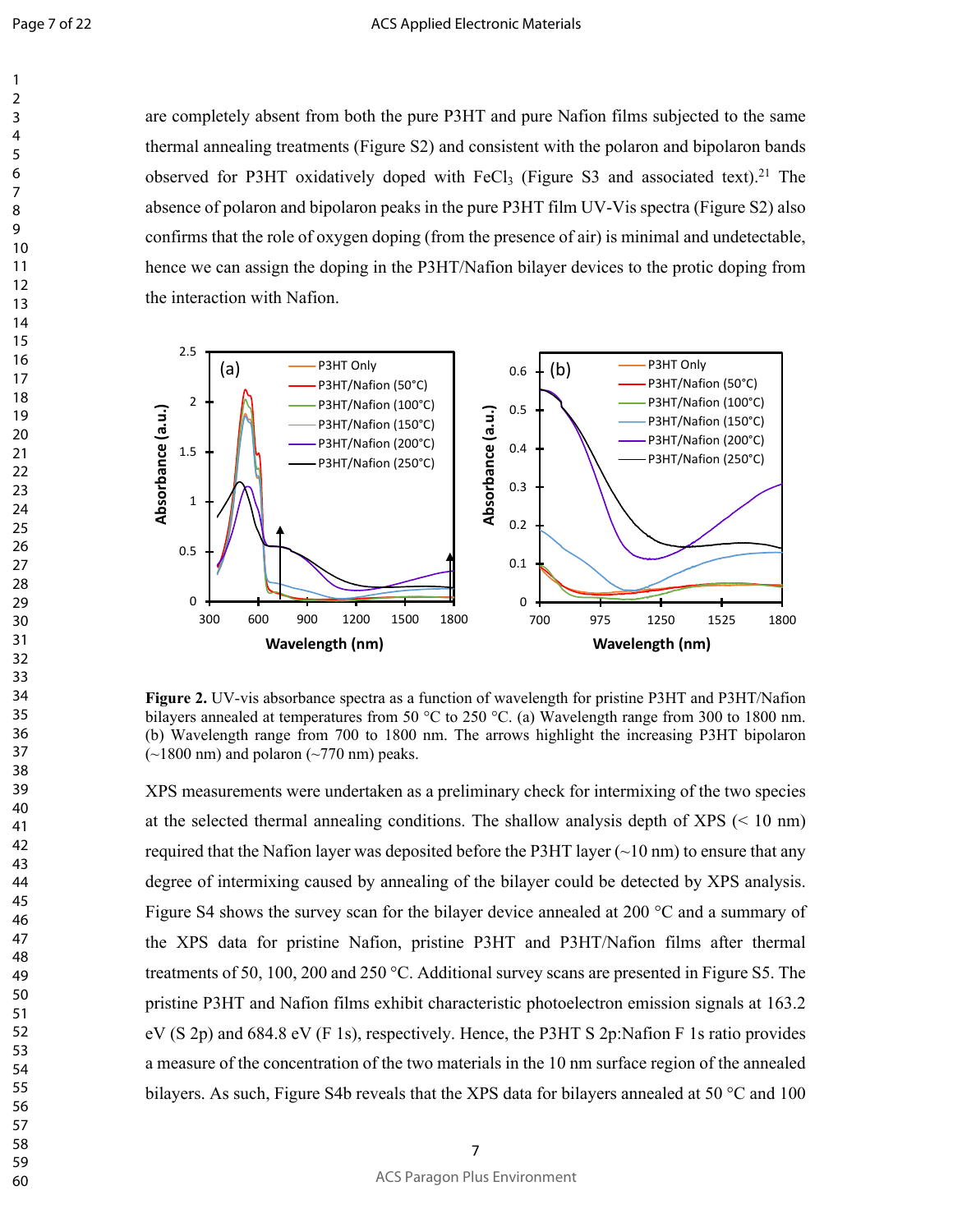°C is consistent with a surface composition that is primarily P3HT. By contrast, the XPS data for bilayers annealed at 200 °C and 250 °C is consistent with a surface composition that is now dominated by Nafion; suggesting that Nafion interdiffusion into the P3HT has occurred. While the thermodynamic drive for Nafion to move to the air-interface (for these thin P3HT surface films) is consistent with the lower relative surface energy of Nafion  $(17.5 \text{ mJ m}^{-2})^{22}$  compared to that of P3HT (26.9 mJ m<sup>-2</sup>),<sup>23</sup> this interdiffusion is only activated for temperatures above 100 °C.

In order to shed light on the intermixing of Nafion and P3HT at the bilayer interface, the  $T_g$  of Nafion was measured with DMTA. Following deposition of Nafion onto the woven glass fibre mesh substrate and drying, a sinusoidal stress was applied to the sample. The DMTA data for Nafion is presented in Figure S6, the peak temperature in tan  $\delta$  was taken to represent material  $T_g$ , where tan  $\delta = E'/E'$  and E' is the storage modulus and E'' is the loss modulus. Consistent with Sharma *et al.*<sup>17</sup> we have utilized the tan  $\delta$  peak to define the T<sub>g</sub> of Nafion. We observed two tan  $\delta$  peaks, 114 °C and 233 °C. The tan  $\delta$  peak at 233 °C is accompanied by an increase in E' and is hence likely due to a crosslinking interaction of the Nafion sulfonate side groups. Thus, we assign the first peak at 114 °C to the  $T_g$  of Nafion, which is consistent with the literature and attributed to the mobility of the PTFE backbone.<sup>24</sup> The observation of a T<sub>g</sub> at 114 °C is in good agreement with the XPS data, which identifies that Nafion interdiffusion into P3HT is activated above 100 °C.

To quantify P3HT/Nafion intermixing as a function of annealing temperature, d-SIMS depth profiles were measured for P3HT/Nafion bilayer devices annealed at 50, 100, 150 and 250 °C (Figure 3). For annealing temperatures up to 150  $\degree$ C, we can identify four distinct material zones with depth: (i) a Nafion layer (characterized by high O and CF signals), (ii) a P3HT layer (characterized by high C<sup>-</sup> and <sup>34</sup>S<sup>-</sup> signals), (iii) a ITO layer (characterized by a high In<sup>-</sup> signal) and (iv) an intermixed region at the P3HT/Nafion interface (characterized by a change in gradient of the  $O^{\cdot}$ ,  $CF^{\cdot}$ ,  $C^{\cdot}$  and  $34S^{\cdot}$  signals) whose width increases upon annealing and is most marked at 150 °C. At an annealing temperature of 250 °C, we observe a completely intermixed P3HT/Nafion film with the disappearance of the bilayer interface.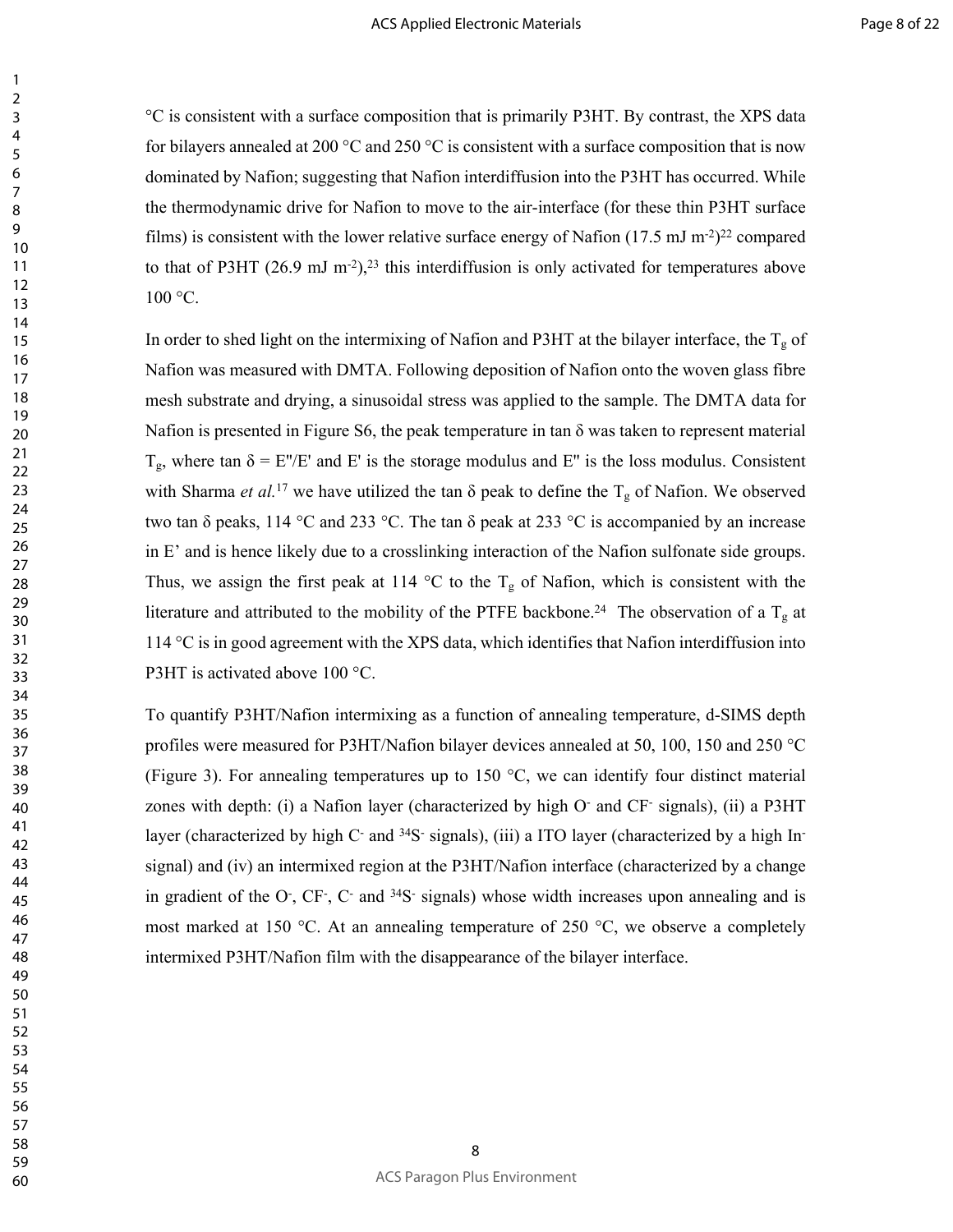

**Figure 3.** d-SIMS depth profile for organic electronic devices of architecture glass/ITO/P3HT/Nafion, annealed at (a) 50 °C, (b) 100 °C, (c) 150 °C, and (d) 250 °C for 5 min. Three zones are identified in (a-c) as Nafion, P3HT and ITO; whereas two zones are identified in (d) as Nafion-P3HT and ITO. Designation of the top and bottom of each layer in the device has been noted with dotted lines and this interpretation is based on changes in signal intensity consistent with similar interpretation of d-SIMS data by Hansson *et al.*<sup>25</sup>

Figure 4a and 4b show an expanded view of the O and the CF mass intensity depth profiles at the three annealing temperatures in the region of the P3HT/Nafion interface, respectively. In this region, the O- and the CF- mass signals are primarily associated with the Nafion component of the film and thus transition from high to low intensities as the P3HT/Nafion interface is crossed  $(\sim]$ 120 nm from the ITO/P3HT interface). The vertical dotted lines in the plots are located at the 80 % and 20 % levels of the interfacial step height for both the O and the CFsignals; defining here the width of the interface (Table 1). In both the O and the CF signals there is: (i) a broadening of the interfacial region and (ii) an evolution of a clear inflexion in the mass signal, as the annealing temperature increases from 50  $\degree$ C to 150  $\degree$ C.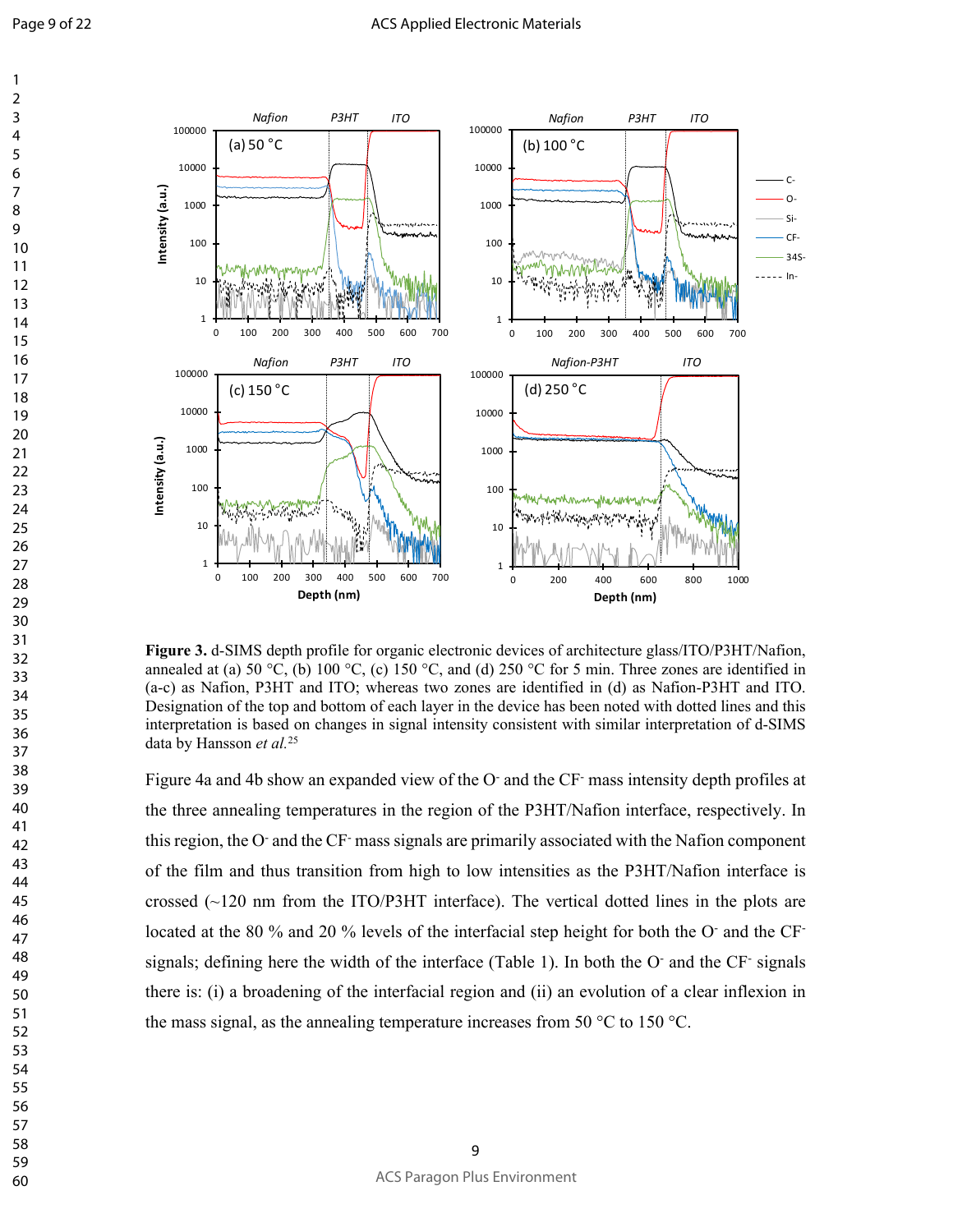

Figure 4. (a) and (b) Stacked O<sup>-</sup> and CF<sup>-</sup> depth profiles for glass/ITO/P3HT/Nafion samples annealed at 50 °C (blue line), 100 °C (grey line), 150 °C (red line), where the depth scale has been referenced to the P3HT/ITO interface, which is essentially invariant in all of the profiles. The vertical dotted lines are located at the 80% and 20% levels of the interfacial step height for both the O and the CF signals, defining the interface width. (c) and (d) Diffusion constant as a function of relative concentration of the Nafion component obtained by fitting the O mass intensity and CF mass intensity for the bilayers annealed at 150 °C using the Sauer and Freise (SF) method. (e) and (f) Diffusion constant as a function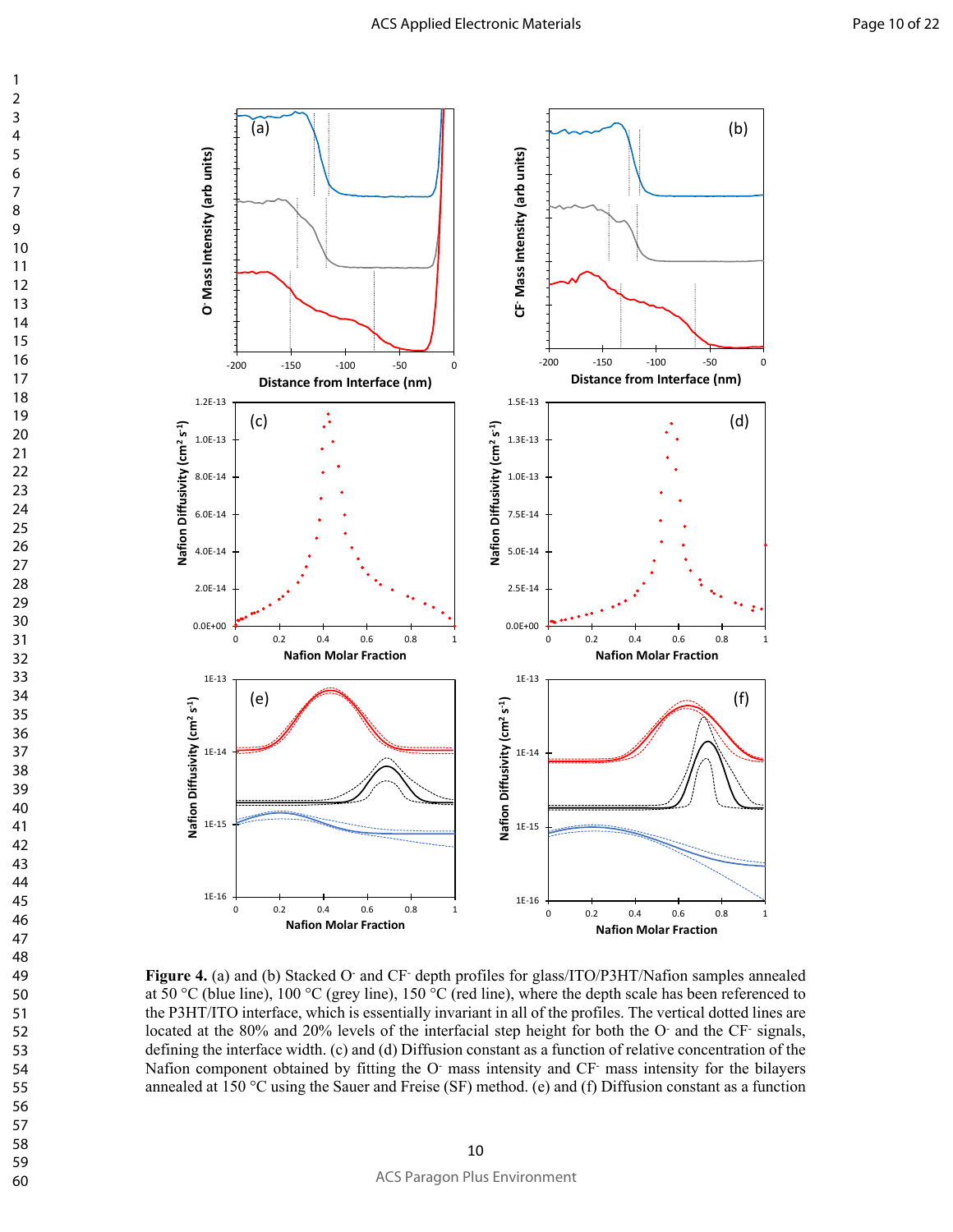of relative concentration of the Nafion component obtained by numerically modelling the O mass intensity and CF- mass intensity profiles, respectively.

Examining Figure 4a and Figure 4b in more detail reveals that the direction of the broadening changes with annealing temperature. Initially, the interfacial region moves into the Nafion layer as the annealing temperature is increased from 50 °C to 100 °C (indicating that P3HT is the dominant mobile species), but then appears to move into the P3HT layer as the annealing temperature is increased from 100  $\degree$ C to 150  $\degree$ C (indicating that Nafion has now become the dominant mobile species). These observations are consistent with the respective  $T_g$  values of P3HT (38 °C)<sup>17</sup> and Nafion (114 °C); predicting that at 50 °C and 100 °C the P3HT species is the primary mobile species whereas at 150 °C the Nafion species is mobilized.

| Annealing Temperature   O interface width   CF interface width |      |      |  |
|----------------------------------------------------------------|------|------|--|
|                                                                | (nm) | (nm) |  |
| 50                                                             |      |      |  |
| 100                                                            | 25   | 27   |  |
| 150                                                            | 82   | 80   |  |

Table 1. P3HT/Nafion interface widths measured from the O and the CF depth profiles

Simple Fickian interdiffusion of P3HT and Nafion would manifest in the depth profiles as a smooth exponential-like change in the O and the CF mass signals between the two pure materials.<sup>26</sup> By contrast, the observation of an inflexion in the mass intensity plots as a function of depth in the interfacial region indicates that the diffusion of the two materials is non-Fickian and is consistent with a variable diffusivity that is higher in the mixed region.<sup>26</sup> As a consequence, a new distinct mixed phase between the P3HT and Nafion is created; bounded by interfaces with the pure materials. In order to understand the time-dependent formation of this new phase the interdiffusion process needs to be modelled mathematically. Specifically, the one-dimensional diffusion equation is given by:

$$
\frac{\partial C(x,t)}{\partial t} = \frac{\partial}{\partial x}(J(x,t)),\tag{1}
$$

with the solution given by:

$$
J(x,t) = D(C) \frac{\partial C(x,t)}{\partial x},
$$
\n(2)

where  $\hat{C}$  is the concentration,  $\hat{I}$  is the flux and  $\hat{D}(C)$  is the diffusivity which varies with concentration.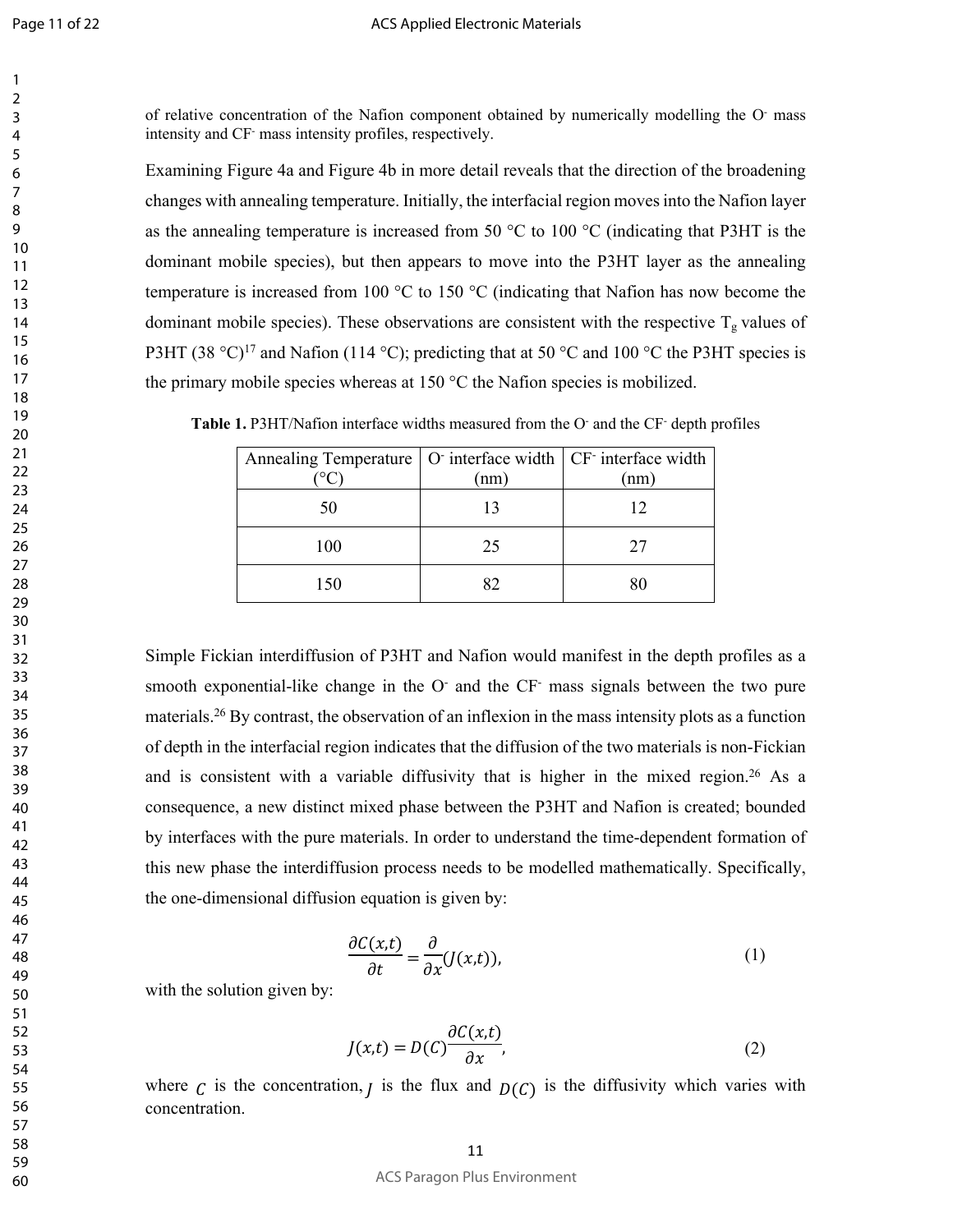Assuming that the d-SIMS signal is linearly related to the concentration of the diffusing species, the depth profile can be fitted using the Sauer and Freise  $(SF)$  method<sup>27</sup> taking into account the relative molar volumes of the two species.<sup>28</sup> Using this approach, the diffusivity, *D*, is expressed as a function of molar fraction,  $\gamma$ , such that:

$$
D(\chi^*) = -\frac{V_m}{2t} \left(\frac{dx}{d\chi}\right)\bigg|_{\chi^*} \left[\chi^* \int\limits_{-\infty}^{x^*} \frac{(1-\chi)}{V_m} dx + (1-\chi^*) \int\limits_{x^*}^{+\infty} \frac{\chi}{V_m} dx\right]
$$
(3)

where  $V_m$ ,  $t$ , and  $x$  are the molar volume, annealing time and depth, respectively. The molar volume can be approximated by applying Vegard's law to the monomer molar volumes of P3HT (151 cm<sup>3</sup> mol<sup>-1</sup>)<sup>29</sup> and Nafion (537 cm<sup>3</sup> mol<sup>-1</sup>)<sup>30</sup>.<sup>28</sup>

To a first approximation, the depth profiles can be fitted with a high order polynomial; enabling the gradient term ( $dx/d\chi$ ) to be obtained analytically. This approach was applied to the O<sup>-</sup> and CF- mass intensity data for the bilayers annealed at 150 °C, since these depth profiles exhibit the most marked inflexions. The resulting diffusivity plots as a function of molar fraction (Figure 4c and Figure 4d) exhibit roughly symmetric peaked distributions with diffusion coefficient values ranging from  $\sim 10^{-14}$  cm<sup>2</sup> s<sup>-1</sup> in the pure materials to  $\sim 10^{-13}$  cm<sup>2</sup> s<sup>-1</sup> in the mixed phase, with the maximum occurring at a Nafion molar fraction of 0.42 and 0.57 for the O- and CF-signals, respectively. These diffusion coefficient values are in agreement with the expected values  $(10^{-13} - 10^{-15} \text{ cm}^2 \text{ s}^{-1})$  for interdiffusion of polymer films annealed above their  $T_{\rm g}$ .<sup>31</sup>

Moreover, the shift in the O diffusivity peak position to an apparently lower Nafion mass fraction can be explained by the presence of water molecules associated with the Nafion head groups. Whereas the CF signal originates uniquely from the Nafion species, the normalized O mass signal arises from both Nafion and water molecules associated with the hydrated film. The number of water molecules per sulphonate group is known to vary with relative humidity (RH); ranging from  $1 - 14$  for a RH from  $0 - 100\%$ .<sup>32</sup> Given that the Nafion in this study contains 5 oxygen atoms per head group and that the SIMS analysis occurs in vacuo it seems reasonable to assume that there are probably  $1 - 2$  additional oxygen atoms per head group due to the water of hydration. As such, in the bulk Nafion phase there are  $6 - 7$  oxygen atoms per sulphonate group, whereas in the intermixed phase this number decreases to 5 oxygen atoms per sulphonate group, with only partial ingress of associated water into the hydrophobic P3HT phase occurring. Consequently, the O- diffusivity peak decreases to an apparent Nafion molar fraction between 0.47 and 0.40; in good agreement with the measured value of 0.42. The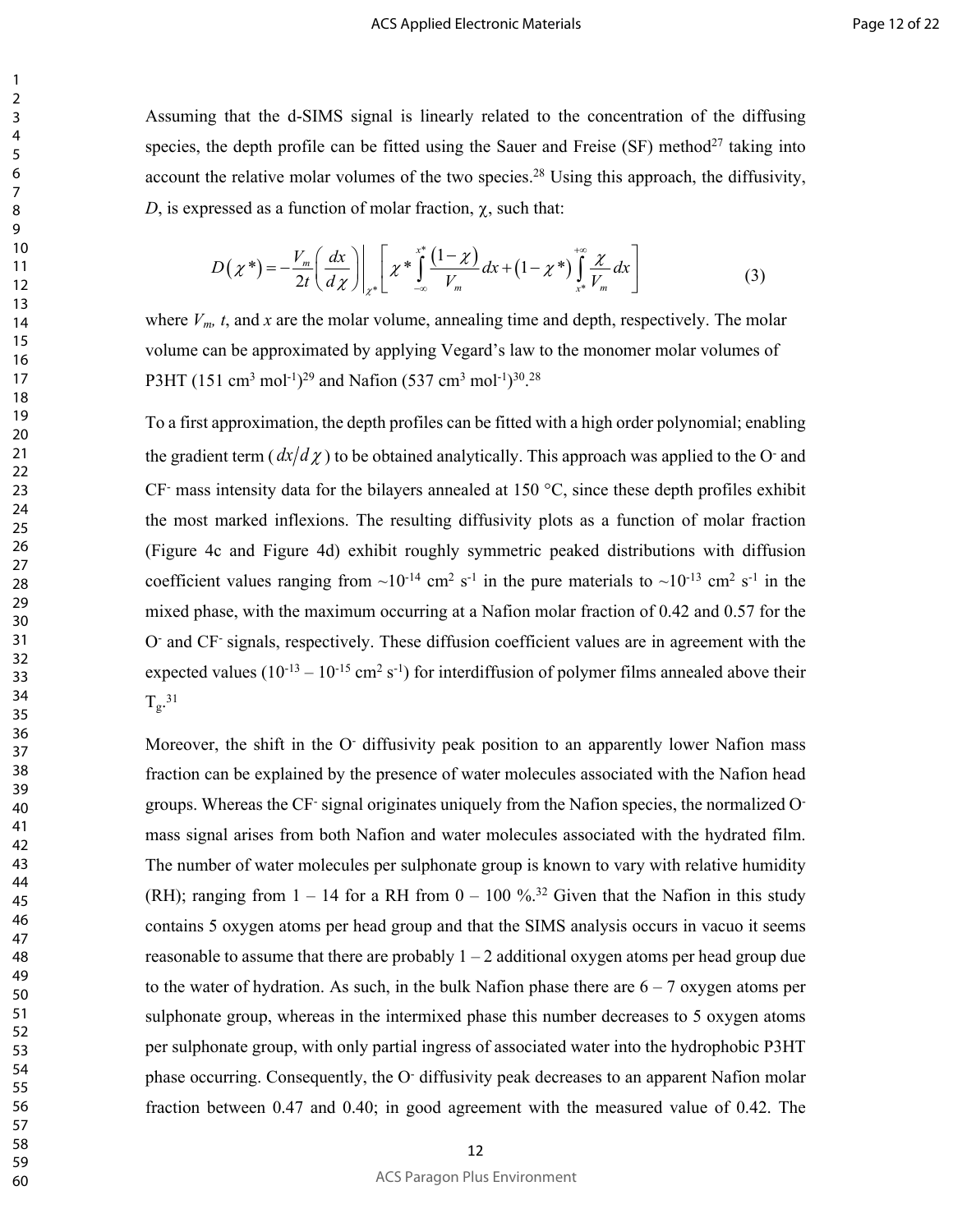observation that oxygen is excluded from the expanding intermixed region, rather than drawn into it, strongly suggests that  $O_2$  doping of the P3HT plays a minor role in the changes to conductivity which are detected, supporting the hypothesis that protic doping is the major contributor to the conductivity change in the intermixed region.

For temperatures below the  $T_g$  of Nafion fitting the depth profile becomes problematic since the intermixing behavior of the bilayer becomes much less pronounced. Consequently, in order to obtain a robust determination of the diffusivity across the entire temperature range, the diffusion across the interface has to be modelled numerically. Based on the SF model results, the diffusivity was parameterized in terms of a Gaussian function:

$$
D(\chi) = \alpha + \frac{\gamma}{\sqrt{2\pi}\beta} \exp\left(-\frac{(\chi - \chi_0)^2}{2\beta^2}\right)
$$
(4)

where  $\alpha, \beta, \gamma$  and  $\gamma$ <sup>0</sup> are variables to be optimized.

A forward time, centered space method was used to numerically solve the diffusion equation at discrete points and take a linear interpolation to obtain estimates for the d-SIMS signal. A non-linear least-squares fitting was used to determine the optimum values of the variables, while the error in the diffusivity was determined by executing the numerical analysis for a range of values around the optimized variables and using a Bayesian approach to estimate the width of the probability distribution at each value of the optimal diffusivity.<sup>33</sup> The influence of discontinuous changes in calibrated depth sputter rate was assessed by performing the analysis on data sets where the calibrated change in sputter rate was placed at an arbitrary position away from each interface. However, the effect on the modelled diffusivity was small, particularly for the high temperature data where there was still clear evidence of a varying diffusivity across the interface.

The results of the numerical analysis for the O and the CF mass intensity depth profiles at the three annealing temperatures are shown in Figure 4e and Figure 4f. The plots for the 150 °C depth profiles are in good agreement with the SF method results; reproducing the positions of the O- and the CF- diffusivity distributions. The numerical analysis also shows that the diffusivity peak decreases in amplitude and shifts to higher Nafion molar fractions as the annealing temperature decreases from 150  $\degree$ C to 100  $\degree$ C; consistent with the intermixing process now limited to P3HT diffusion into the Nafion phase. As the annealing temperature decreases further from 100 °C to 50 °C the numerical analysis is unable to determine definitively a variable diffusivity.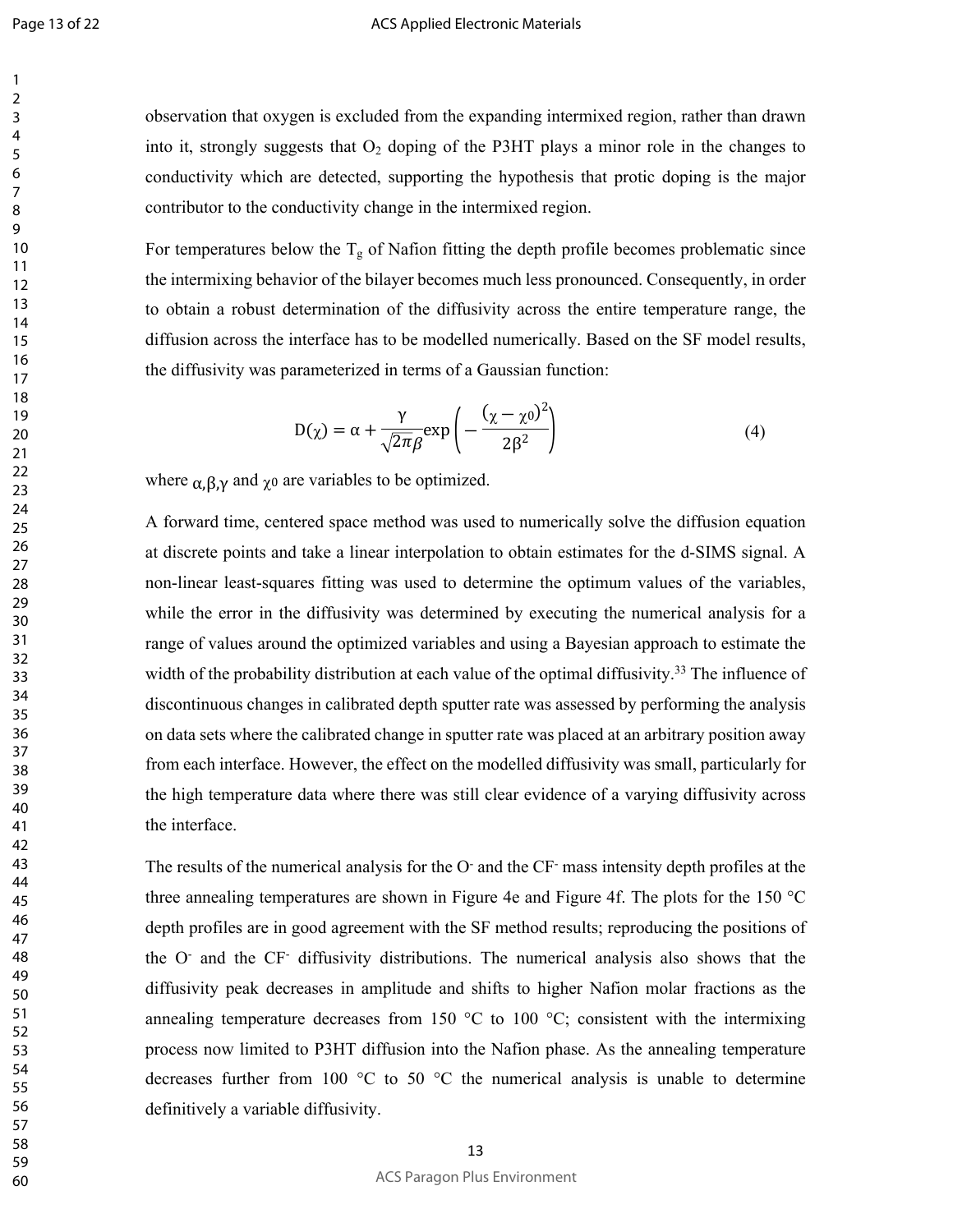Electronic devices consisting of P3HT/Nafion bilayers on ITO electrodes were constructed in order to determine the electrical conductivity of the films (and hence the degree of P3HT doping) as a function of annealing temperature. Figure 5a shows the electrical conductance of: (a) pristine P3HT, (b) pristine Nafion and (c) P3HT/Nafion bilayers as a function of annealing temperature. Two-probe measurements were performed on devices with constant dimensions (the same architecture), making the electrical measurements comparable within and between datasets. The conductance of both pristine P3HT and Nafion is  $\sim$  5 x 10<sup>-8</sup> S at room temperature and for annealing temperatures up to around 125 °C, whereupon the conductance of P3HT decreases gradually ( $\sim 10^{-8}$  S) and then substantially above 175 °C ( $\sim 10^{-9}$  S). The conductance of the Nafion films does not vary significantly over the full range of temperatures studied. Notably, the conductance of the P3HT/Nafion bilayer film at room temperature (with no thermal treatment applied) is three orders of magnitude higher  $(\sim 10^{-5} S)$  than that of either of the single component films, this conductance increases monotonically with annealing temperature up to  $\sim 150$  °C, whereupon the conductance plateaus ( $> 10^{-4}$  S), before decreasing dramatically at an annealing temperature of 200 °C. The observation of substantial P3HT doping upon contact with Nafion, and formation of a bilayer interface, is consistent with similar rises in conductivity observed for P3HT-based transistor devices doped with dodecyl benzene sulfonic acid reported by Alveroglu *et al.*<sup>34</sup> Using the method detailed in the Supporting Information (page S-5 to S-6), the conductivity of the doped, intermixed region of the P3HT/Nafion bilayer was determined to be  $7.71 \pm 0.86$  S cm<sup>-1</sup> across an annealing temperature range of 25 °C to 175 °C; an increase from the estimated conductivity of the neat P3HT film annealed at 25 °C of 3.23  $\pm$  0.14 x 10<sup>-5</sup> S cm<sup>-1</sup>. These conductivity values align well with those reported elsewhere for doped and undoped P3HT films.35,36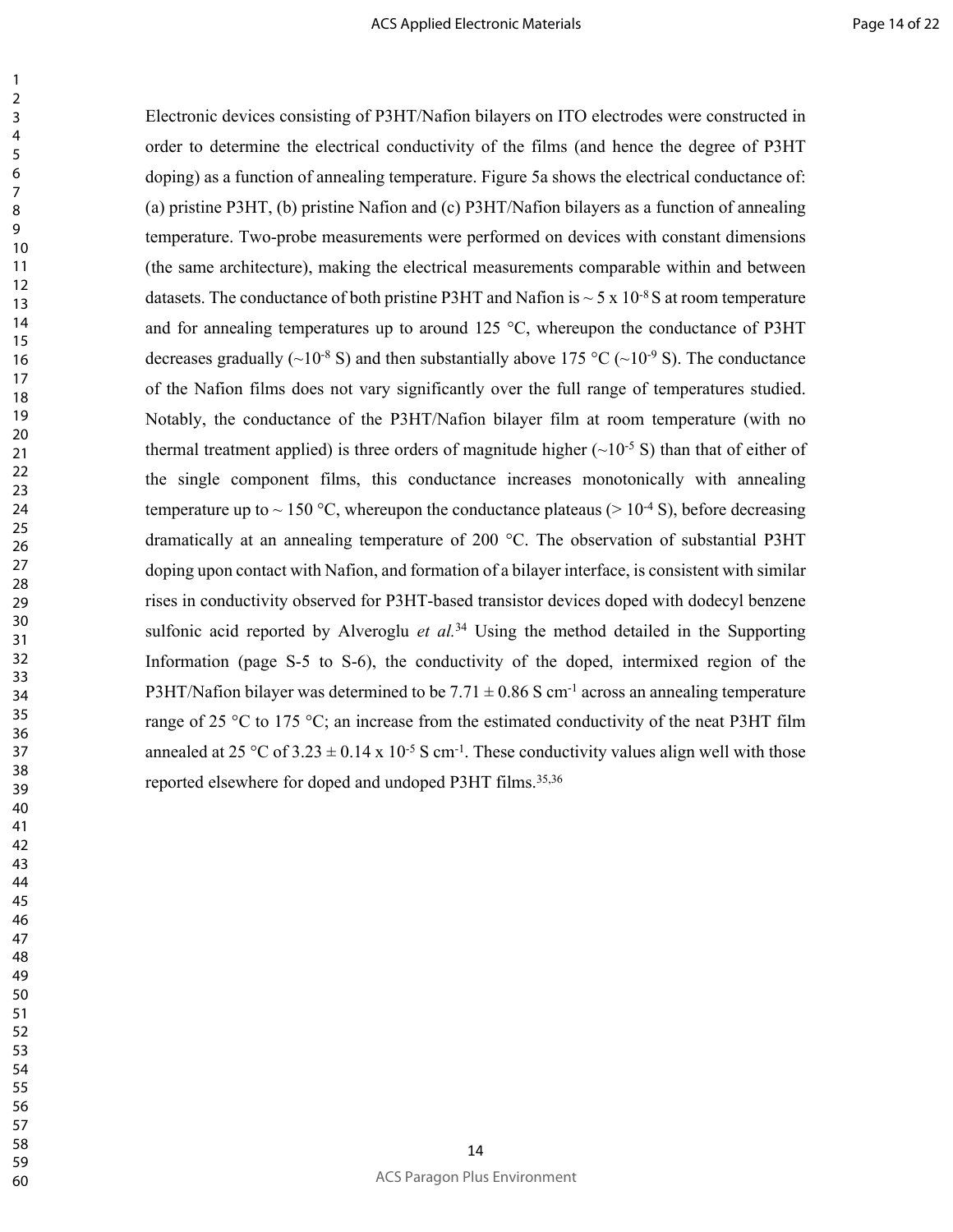

**Figure 5.** (a) Electrical conductance of P3HT single layer (filled red diamonds), Nafion single layer (open circles) and P3HT/Nafion bilayer devices (filled black squares) annealed at temperatures from 50 °C to 200 °C. In each case, datapoints represent the average of measurements across four samples and the error bars are  $\pm \sigma$ . The data points corresponding to 25 °C represent room temperature (no further annealing post material deposition). (b) Electrical conductance of P3HT/Nafion bilayer devices (filled black squares) and the thickness of their intermixed regions (open circles) from Table 1, each normalized to the maximum value in each series, presented as a function of annealing temperature from 50 °C to 200 °C. The data point corresponding to 25 °C represents room temperature (no further annealing post material deposition). The dashed line represents a sigmoidal fit to the data and demonstrates a strong correlation between the two data sets up to 175 °C.

The diffusion modelling work shows that the diffusivity depends on the molar composition; resulting in the formation of a discrete intermixed region with defined boundaries. Correlating this result with the electrical conductivity measurements suggests that the observed increase in conductivity upon annealing is directly related to the formation of this discrete P3HT/Nafion intermixed region. Figure 5b plots the normalized conductivity and interlayer thickness as a function of annealing temperature. The data reveals that there is a good qualitative agreement between the two datasets; indicating a linear relationship between the conductance and the thickness of the P3HT/Nafion intermixed region. Thus, increased thermal annealing of P3HT/Nafion bilayers results in interdiffusion of the two materials and consequently the growth of a bulk-doped intermixed three-dimensional volume of enhanced conductivity. This process is in contrast to the observed doping at room temperature, which is limited to the twodimensional bilayer interface between the two materials. From Figure 5b, this doped interfacial region is  $\sim$  10 nm thick, which we speculate arises from ion-pairing and roughness at the interface rather than any physical intermixing.<sup>37</sup> Upon thermal annealing at 150 °C for 5 minutes, the normalized thickness of the intermixed phase increases tenfold, in excellent agreement with the commensurate increase in electrical conductance. This observation is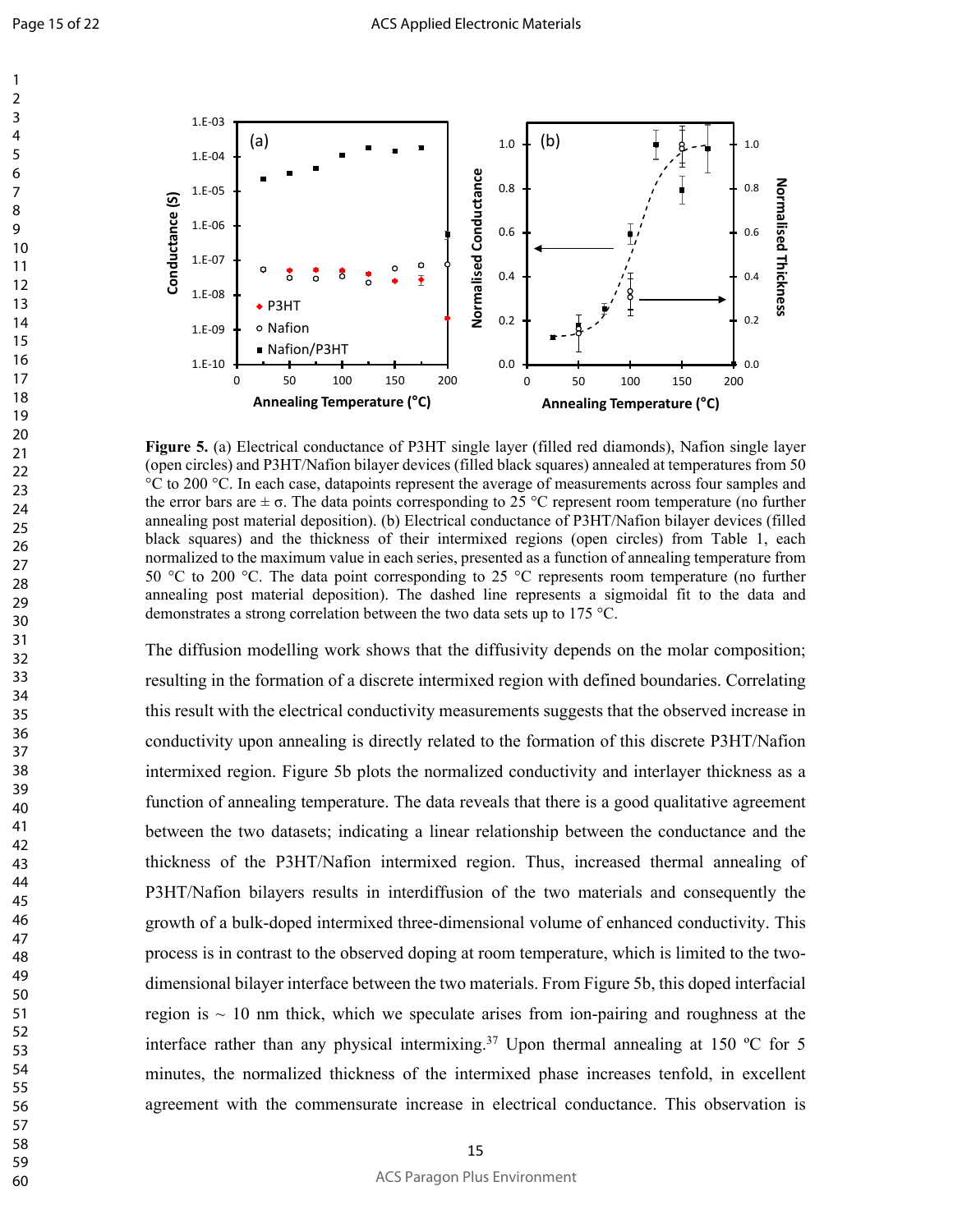consistent with the proportionate increase of a doped mixed phase. Finally, between 175 ºC and 200 ºC, a breakdown in the electrical properties of the P3HT/Nafion material system occurs indicating a drastic change in compositional state, consistent with the d-SIMS depth profile observed at 250 ºC.

Figure 6 summarizes the processes that occur during the thermal treatment of the P3HT/Nafion bilayer. Upon deposition of Nafion onto P3HT,  $a \sim 10$  nm thick H<sup>+</sup> doped P3HT region forms at the P3HT/Nafion interface. At annealing temperatures above the  $T_g$  of P3HT (38 °C) the P3HT becomes mobile and diffuses into the Nafion; forming a new intermixed and bulk doped region. At annealing temperatures above the  $T_g$  of Nafion (114 °C) the Nafion becomes mobile and now diffuses back into the P3HT, greatly expanding the thickness of the doped intermixed region.



**Figure 6.** A schematic diagram indicating the doping of P3HT at the P3HT/Nafion interface, and changes to the P3HT/Nafion interface upon thermal annealing, with an associated increase in the effective volume of doped P3HT. The grey squares plot the variation of conductivity with annealing temperature (right axis) with a dashed line added as a guide to the eye. The red and white circles define the thickness of the intermixed doped region (grey shaded region) with annealing temperature (left axis). The dark orange shaded region defines the thickness of the interfacial doped P3HT. The vertical dotted lines at 38 °C and 114 °C denote the  $T_g$  values of P3HT and Nafion, respectively.

#### **4. Conclusions**

Protic doping in semiconducting polythiophenes/polysulphonic acid bilayers is key to the function of a range of organic electronic devices. Thermal annealing of P3HT:Nafion bilayers produces a discrete intermixed region at the P3HT/Nafion interface arising from a concentration dependent diffusivity of the materials. This intermixed region is protically doped and grows systematically with increasing annealing temperature. This work provides a detailed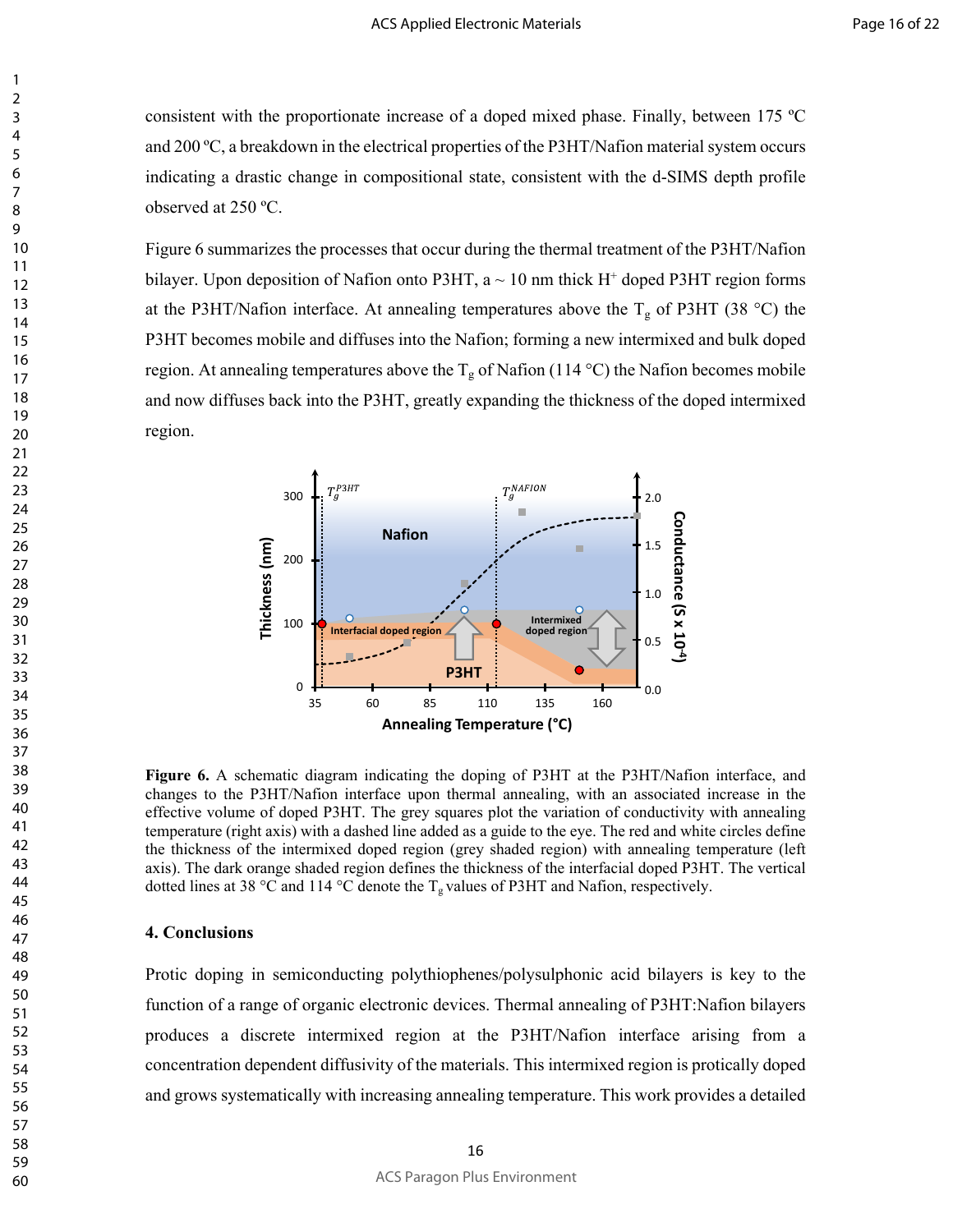model for temperature-modulated doping in P3HT/Nafion bilayers, with important implications for the optimization of organic electronic devices incorporating polythiophenebased polymers with polysulphonic acids. The limitation of this study is that it investigates the electrical behaviour of simple bilayer devices only, rather than integrated OTFT-based sensors. However, these bilayer structures are the platform upon which OTFT-based sensors are built, and studying the fundamental doping mechanism in the platform is necessary in order to make informed decisions when designing and building more complex electronic devices.

# **Conflicts of Interest**

There are no conflicts of interest to declare.

# **Acknowledgements**

This work was performed in part at the Materials Node (Newcastle) of the Australian National Fabrication Facility (ANFF), which is a company established under the National Collaborative Research Infrastructure Strategy to provide nano- and microfabrication facilities for Australia's researchers. This research was supported by the Australian Research Council's Discovery Projects funding scheme (Project DP170102467). H. Andersson (Flinders University) is gratefully acknowledged for GPC measurements. E. Gomez (Penn State University) is gratefully acknowledged for helpful scientific discussion.

# **Supporting Information**

Supporting Information associated with this article can be found in the online version. SEM and optical images of ITO and P3HT/Nafion layers; UV-Vis absorbance spectra of pristine P3HT and pristine Nafion films annealed at temperatures from 50 °C to 250 °C; UV-Vis absorbance spectra of P3HT films immersed in FeCl3 solutions; XPS survey scans of Nafion/P3HT bilayer devices; atomic compositions derived from XPS surface analysis; DMTA temperature scans of Nafion; electrical conductivity calculations.

# **References**

- (1) Gu, X.; Shaw, L.; Gu, K.; Toney, M. F.; Bao, Z. The Meniscus-Guided Deposition of Semiconducting Polymers. *Nat. Commun.* **2018**, *9*, 534.
- (2) Gu, X.; Zhou, Y.; Gu, K.; Kurosawa, T.; Guo, Y.; Li, Y.; Lin, H.; Schroeder, B. C.; Yan, H.; Molina-Lopez, F.; et al. Roll-to-Roll Printed Large-Area All-Polymer Solar Cells with 5% Efficiency Based on a Low Crystallinity Conjugated Polymer Blend.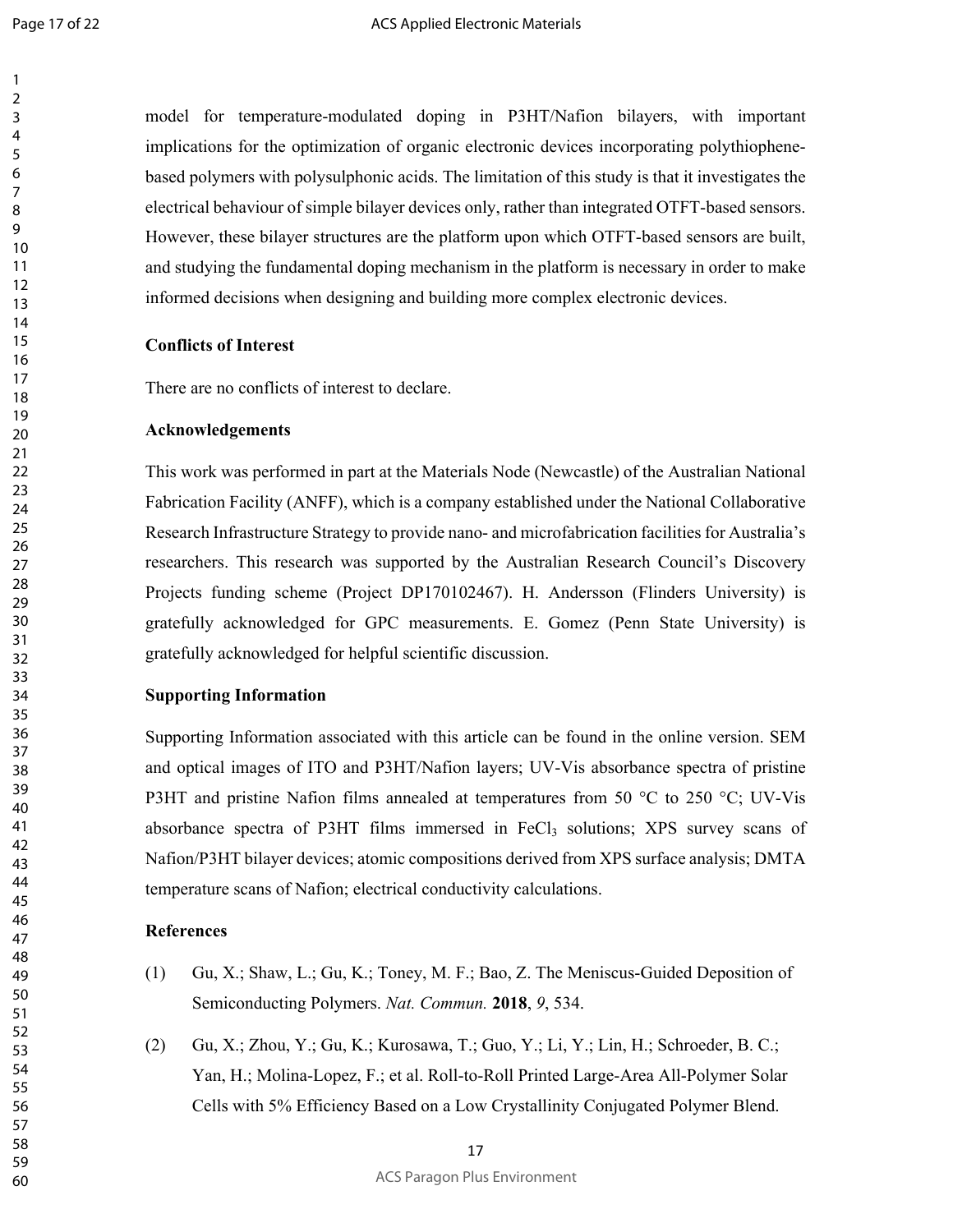*Adv. Energy Mater.* **2017**, *7*, 1602742.

- (3) Andersen, T. R.; Cooling, N. A.; Almyahi, F.; Hart, A. S.; Nicolaidis, N. C.; Feron, K.; Noori, M.; Vaughan, B.; Griffith, M. J.; Belcher, W. J.; et al. Fully Roll-to-Roll Prepared Organic Solar Cells in Normal Geometry with a Sputter-Coated Aluminium Top-Electrode. *Sol. Energy Mater. Sol. Cells* **2016**, *149*, 103–109.
- (4) Andersen, T. R.; Larsen-Olsen, T. T.; Andreasen, B.; Böttiger, A. P. L.; Carlé, J. E.; Helgesen, M.; Bundgaard, E.; Norrman, K.; Andreasen, J. W.; Jørgensen, M.; et al. Aqueous Processing of Low-Band-Gap Polymer Solar Cells Using Roll-to-Roll Methods. *ACS Nano* **2011**, *5*, 4188–4196.
- (5) Elkington, D.; Belcher, W. J.; Dastoor, P. C.; Zhou, X. J. Detection of Saliva-Range Glucose Concentrations Using Organic Thin-Film Transistors. *Appl. Phys. Lett.* **2014**, (4), 043303.
- (6) Elkington, D.; Wasson, M.; Belcher, W.; Dastoor, P. C.; Zhou, X. Printable Organic Thin Film Transistors for Glucose Detection Incorporating Inkjet-Printing of the Enzyme Recognition Element. *Appl. Phys. Lett.* **2015**, *106* (26), 263301.
- (7) Griffith, M.; Holmes, N.; Elkington, D. C.; Cottam, S.; Stamenkovic, J.; Kilcoyne, D.; Andersen, T. R. Manipulating Nanoscale Structure to Control Functionality in Printed Organic Photovoltaic, Transistor and Bioelectronic Devices. *Nanotechnology* **2020**, *31*, 092002.
- (8) Mabeck, J. T.; Malliaras, G. G. Chemical and Biological Sensors Based on Organic Thin-Film Transistors. *Anal. Bioanal. Chem.* **2006**, *384*, 343–353.
- (9) Liao, C.; Yan, F. Organic Semiconductors in Organic Thin-Film Transistor-Based Chemical and Biological Sensors. *Polym. Rev.* **2013**, *53*, 352–406.
- (10) Yurash, B.; Cao, D. X.; Brus, V. V.; Leifert, D.; Wang, M.; Dixon, A.; Seifrid, M.; Mansour, A. E.; Lungwitz, D.; Liu, T.; et al. Towards Understanding the Doping Mechanism of Organic Semiconductors by Lewis Acids. *Nat. Mater.* **2019**, *18* (12), 1327–1334.
- (11) Mauger, S. A.; Glasser, M. P.; Tremolet de Villers, B. J.; Duong, V. V.; Ayzner, A. L.; Olson, D. C. Doped Interlayers for Improved Selectivity in Bulk Heterojunction Organic Photovoltaic Devices. *Adv. Mater. Interfaces* **2016**, *3* (2), 1500346.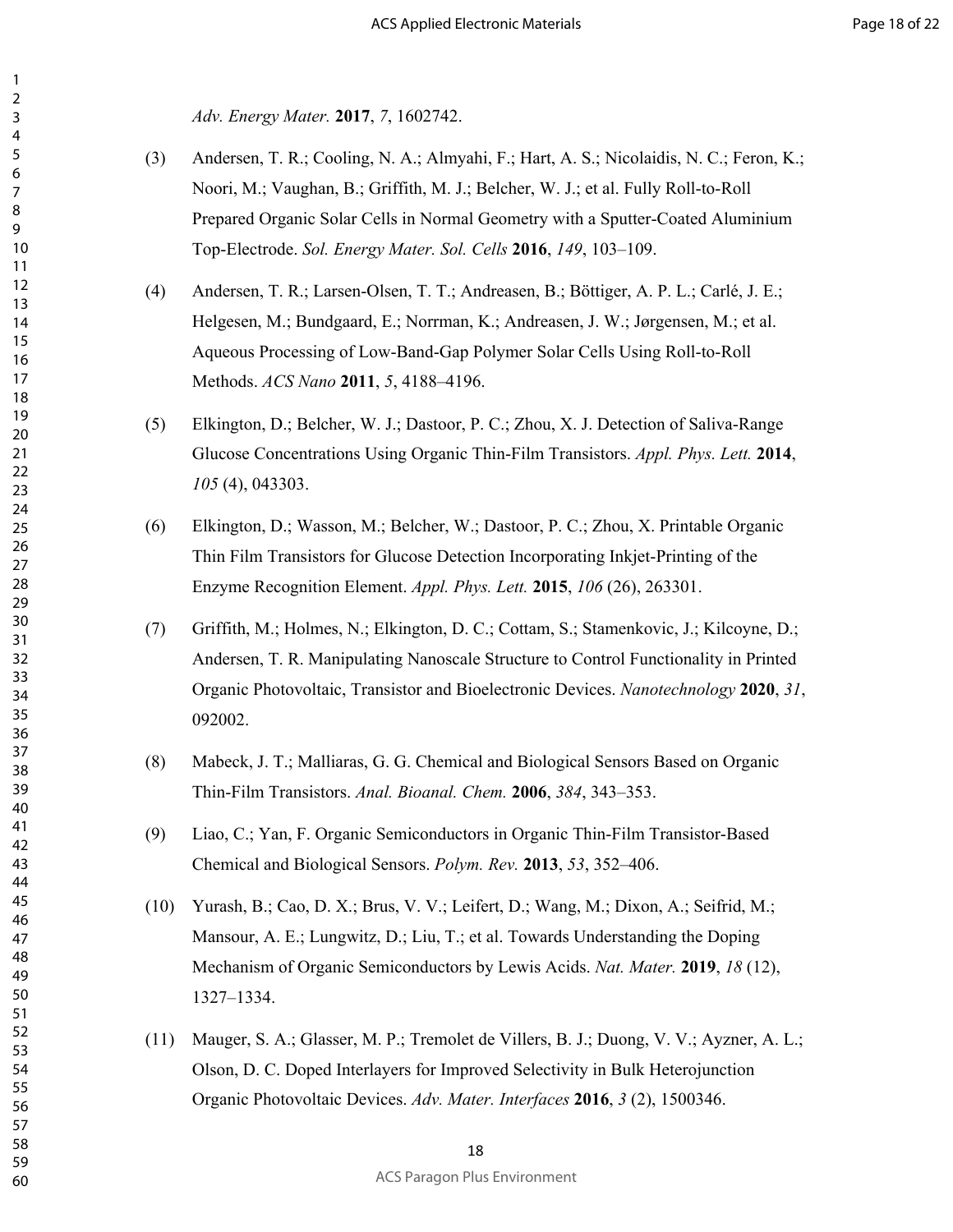| $\overline{2}$   |      |                                                                                       |
|------------------|------|---------------------------------------------------------------------------------------|
| 3                | (12) | Nam, S.; Kim, J.; Lee, H.; Kim, H.; Ha, C. S.; Kim, Y. Doping Effect of               |
| 4                |      |                                                                                       |
| 5                |      | Organosulfonic Acid in Poly(3-Hexylthiophene) Films for Organic Field-Effect          |
| 6                |      | Transistors. ACS Appl. Mater. Interfaces 2012, 4 (3), 1281-1288.                      |
| $\boldsymbol{7}$ |      |                                                                                       |
| 8                |      |                                                                                       |
| 9                | (13) | Kaake, L. G.; Paulsen, B. D.; Frisbie, C. D.; Zhu, X. Y. Mixing at the Charged        |
| 10               |      | Interface of a Polymer Semiconductor and a Polyelectrolyte Dielectric. J. Phys. Chem. |
| 11               |      |                                                                                       |
| 12               |      | Lett. 2010, 1(5), 862-867.                                                            |
| 13               |      |                                                                                       |
| 14               | (14) | Liu, C. C.; Yang, C. M.; Liu, W. H.; Liao, H. H.; Horng, S. F.; Meng, H. F. Interface |
| 15               |      |                                                                                       |
| 16               |      | Effect of Oxygen Doping in Polythiophene. Synth. Met. 2009, 159 (12), 1131-1134.      |
| 17               |      |                                                                                       |
|                  | (15) | Holmes, N. P.; Burke, K. B.; Sista, P.; Barr, M.; Magurudeniya, H. D.; Stefan, M. C.; |
| 18               |      |                                                                                       |
| 19               |      | Kilcoyne, A. L. D.; Zhou, X.; Dastoor, P. C.; Belcher, W. J. Nano-Domain Behaviour    |
| 20               |      |                                                                                       |
| 21               |      | in P3HT:PCBM Nanoparticles, Relating Material Properties to Morphological             |
| 22               |      | Changes. Sol. Energy Mater. Sol. Cells 2013, 117, 437-445.                            |
| 23               |      |                                                                                       |
| 24               | (16) | Dubey, M.; Brison, J.; Grainger, D. W.; Castner, D. G. Comparison of Bi1+, Bi3+ and   |
| 25               |      |                                                                                       |
| 26               |      | C60+ Primary Ion Sources for ToF-SIMS Imaging of Patterned Protein Samples. Surf.     |
| 27               |      |                                                                                       |
| 28               |      | Interface Anal. 2011, 43 (1-2), 261-264.                                              |
| 29               |      |                                                                                       |
| 30               | (17) | Sharma, A.; Pan, X.; Campbell, J. A.; Andersson, M. R.; Lewis, D. A. Unravelling the  |
| 31               |      |                                                                                       |
| 32               |      | Thermomechanical Properties of Bulk Heterojunction Blends in Polymer Solar Cells.     |
| 33               |      | Macromolecules 2017, 50, 3347-3354.                                                   |
| 34               |      |                                                                                       |
| 35               | (18) | Wang, C.; Duong, D. T.; Vandewal, K.; Rivnay, J.; Salleo, A. Optical Measurement of   |
| 36               |      |                                                                                       |
| 37               |      | Doping Efficiency in Poly(3-Hexylthiophene) Solutions and Thin Films. Phys. Rev. B -  |
| 38<br>39         |      |                                                                                       |
| 40               |      | Condens. Matter Mater. Phys. 2015, 91, 085205.                                        |
| 41               |      |                                                                                       |
| 42               | (19) | Scholes, D. T.; Yee, P. Y.; Lindemuth, J. R.; Kang, H.; Onorato, J.; Ghosh, R.;       |
| 43               |      | Luscombe, C. K.; Spano, F. C.; Tolbert, S. H.; Schwartz, B. J. The Effects of         |
| 44               |      |                                                                                       |
| 45               |      | Crystallinity on Charge Transport and the Structure of Sequentially Processed         |
| 46               |      |                                                                                       |
| 47               |      | F4TCNQ-Doped Conjugated Polymer Ffilms. Adv. Funct. Mater. 2017, 27, 1702654.         |
| 48               |      |                                                                                       |
| 49               | (20) | Pingel, P.; Neher, D. Comprehensive Picture of P-Type Doping of P3HT with the         |
| 50               |      |                                                                                       |
| 51               |      | Molecular Acceptor F4TCNQ. Phys. Rev. B - Condens. Matter Mater. Phys. 2013, 87,      |
| 52               |      | 115209.                                                                               |
| 53               |      |                                                                                       |
| 54               | (21) | Yamamoto, J.; Furukawa, Y. Electronic and Vibrational Spectra of Positive Polarons    |
| 55               |      |                                                                                       |
| 56               |      | and Bipolarons in Regioregular Poly(3-Hexylthiophene) Doped with Ferric Chloride.     |
| 57               |      |                                                                                       |
| 58               |      |                                                                                       |
| 59               |      | 19                                                                                    |
| 60               |      | <b>ACS Paragon Plus Environment</b>                                                   |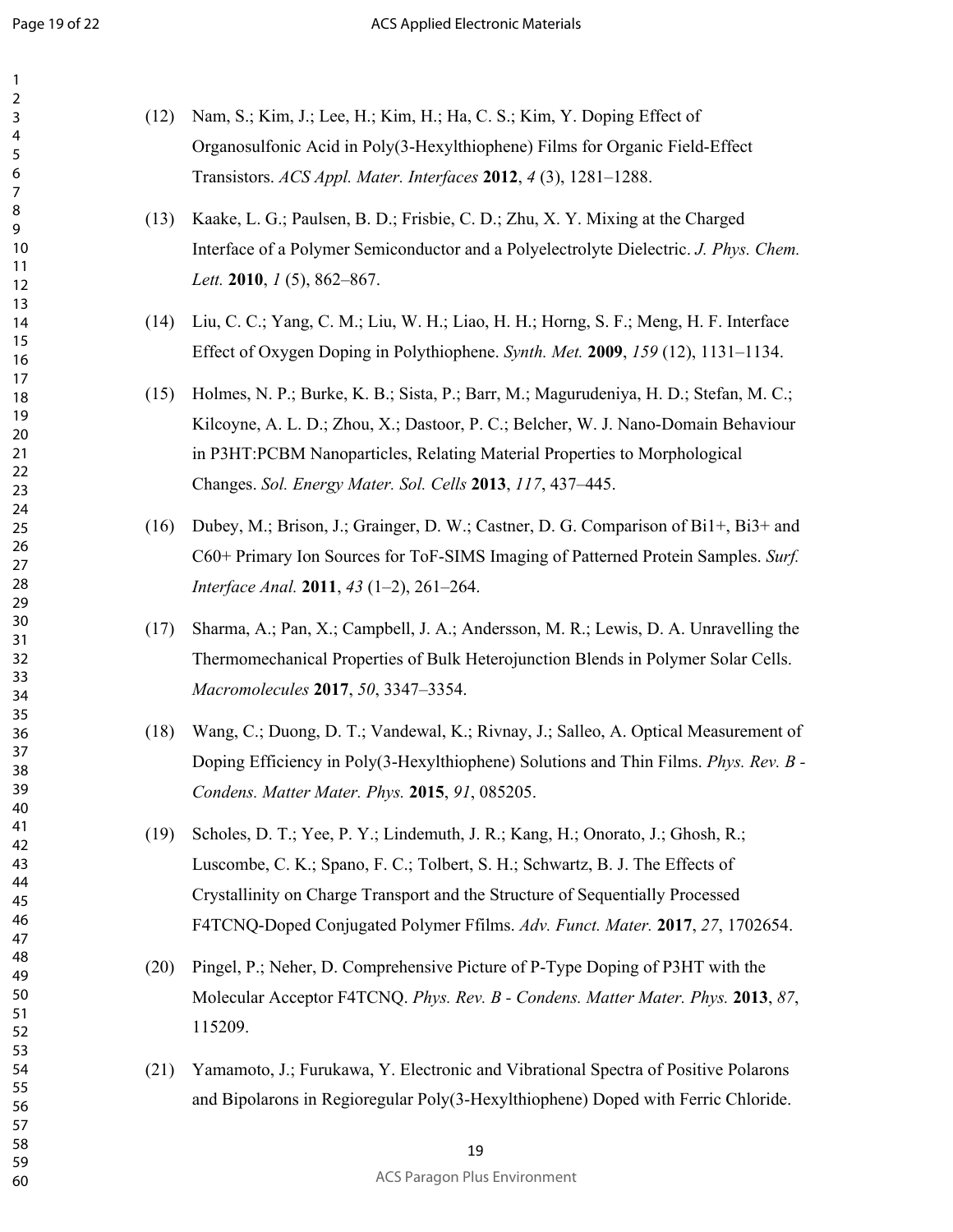*J. Phys. Chem. B* **2015**, *119* (13), 4788–4794.

- (22) Paul, D. K.; Karan, K.; Docoslis, A.; Giorgi, J. B.; Pearce, J. Characteristics of Self-Assembled Ultrathin Nafion Films. *Macromolecules* 2013, 46, 3461-3475.
- (23) Wang, X.; Ederth, T.; Inganas, O. In Situ Wilhelmy Balance Surface Energy Determination of Poly(3-Hexylthiophene) and Poly(3,4-Ethylenedioxythiophene) During Electrochemical Doping-Dedoping. *Langmuir* **2006**, *22*, 9287–9294.
- (24) Jung, H.-Y.; Kim, J. W. Role of the Glass Transition Temperature of Nafion 117 Membrane in the Preparation of the Membrane Electrode Assembly in a Direct Methanol Fuel Cell (DMFC). *Int. J. Hydrogen Energy* **2012**, *37*, 12580–12585.
- (25) Hansson, R.; Ericsson, L. K. E.; Holmes, N. P.; Rysz, J.; Opitz, A.; Campoy-Quiles, M.; Wang, E.; Barr, M. G.; Kilcoyne, A. L. D.; Zhou, X.; et al. Vertical and Lateral Morphology Effects on Solar Cell Performance for a Thiophene–Quinoxaline Copolymer:PC70BM Blend. *J. Mater. Chem. A* **2015**, *3*, 6970–6979.
- (26) Crank, J. *The Mathematics of Diffusion*, 2nd ed.; Clarendon Press: Oxford, 1975.
- (27) Sauer, F.; Freise, V. Diffusion in Binären Gemischen Mit Volumenänderung. *Zeitschrift für Elektrochemie* **1962**, *66*, 353–363.
- (28) Kodentsov, A.; Paul, A. Chapter 6 Diffusion Couple Technique: A Research Tool in Materials Science. In *Handbook of Solid State Diffusion*; Paul, A., Divinski, S., Eds.; Elsevier: Amsterdam, 2017; pp 207–275.
- (29) Perea, J. D.; Langner, S.; Salvador, M.; Sanchez-Lengeling, B.; Li, N.; Zhang, C.; Jarvas, G.; Kontos, J.; Dallos, A.; Aspuru-Guzik, A.; et al. Introducing a New Potential Figure of Merit for Evaluating Microstructure Stability in Photovoltaic Polymer-Fullerene Blends. *J. Phys. Chem. C* **2017**, *121* (33), 18153–18161.
- (30) Choi, P.; Jalani, N. H.; Datta, R. Thermodynamics and Proton Transport in Nafion I. Membrane Swelling, Sorption, and Ion-Exchange Equilibrium. *J. Electrochem. Soc.* , *152* (3), E84–E89.
- (31) Mana, C. D.; Tomba, J. P. Tracking High Molecular Weight Polymer Interdiffusion on a SERS-Based Platform. *J. Raman Spectrosc.* **2017**, *48* (3), 425–431.
- (32) Ludvigsson, M.; Lindgren, J.; Tegenfeldt, J. FTIR Study of Water in Cast Nafion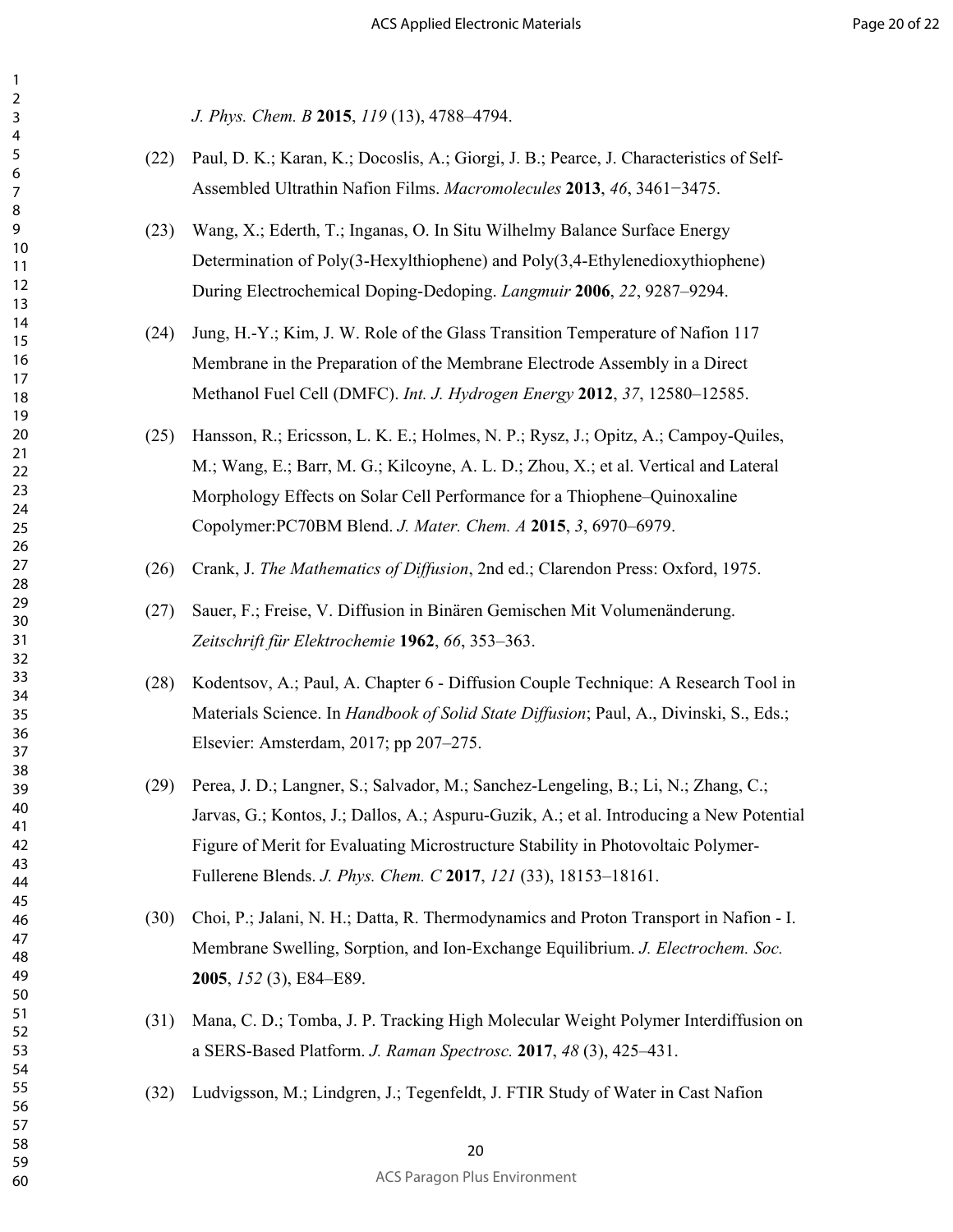| 1               |  |  |  |
|-----------------|--|--|--|
| $\frac{2}{3}$   |  |  |  |
| 4               |  |  |  |
|                 |  |  |  |
| 5<br>6          |  |  |  |
| 7               |  |  |  |
| 8               |  |  |  |
| 9               |  |  |  |
| 10              |  |  |  |
| 11              |  |  |  |
| 12<br>13        |  |  |  |
| $\overline{14}$ |  |  |  |
| 15              |  |  |  |
| 16              |  |  |  |
| 17              |  |  |  |
| 18              |  |  |  |
| 19<br>20        |  |  |  |
| $\overline{21}$ |  |  |  |
| 22              |  |  |  |
| 23              |  |  |  |
| 24              |  |  |  |
| 25              |  |  |  |
| 26              |  |  |  |
| 27<br>28        |  |  |  |
| 29              |  |  |  |
| 30              |  |  |  |
| 31              |  |  |  |
| 32              |  |  |  |
| 33              |  |  |  |
| 34<br>35        |  |  |  |
| 36              |  |  |  |
| 37              |  |  |  |
| 38              |  |  |  |
| 39              |  |  |  |
| 40              |  |  |  |
| 41              |  |  |  |
| 42<br>43        |  |  |  |
| 44              |  |  |  |
| 45              |  |  |  |
| 46              |  |  |  |
| 47              |  |  |  |
| 48              |  |  |  |
| 49              |  |  |  |
| 50<br>51        |  |  |  |
| 52              |  |  |  |
| 53              |  |  |  |
| 54              |  |  |  |
| 55              |  |  |  |
| 56              |  |  |  |
| 57              |  |  |  |
| 58              |  |  |  |

Films. *Electrochim. Acta* **2000**, *45* (14), 2267–2271.

- (33) The Code to Implement the Calculation Is Provided on Zenodo (Https://Doi.Org/10.5281/Zenodo.3957224).
- (34) Alveroglu, E. Doping Effect of Dodecyl Benzene Sulphonic Acid in Poly(3- Hexylthiophene)-P3HT-Films. *J. Mol. Struct.* **2015**, *1086*, 86–92.
- (35) Duong, D. T.; Wang, C.; Antono, E.; Toney, M. F.; Salleo, A. The Chemical and Structural Origin of Efficient P-Type Doping in P3HT. *Org. Electron.* **2013**, *14* (5), 1330–1336.
- (36) Neusser, D.; Malacrida, C.; Kern, M.; Gross, Y. M.; Van Slageren, J.; Ludwigs, S. High Conductivities of Disordered P3HT Films by an Electrochemical Doping Strategy. *Chem. Mater.* **2020**, 32, 6003-6013.
- (37) Marcus, Y.; Hefter, G. Ion Pairing. *Chem. Rev.* **2006**, *106* (11), 4585–4621.